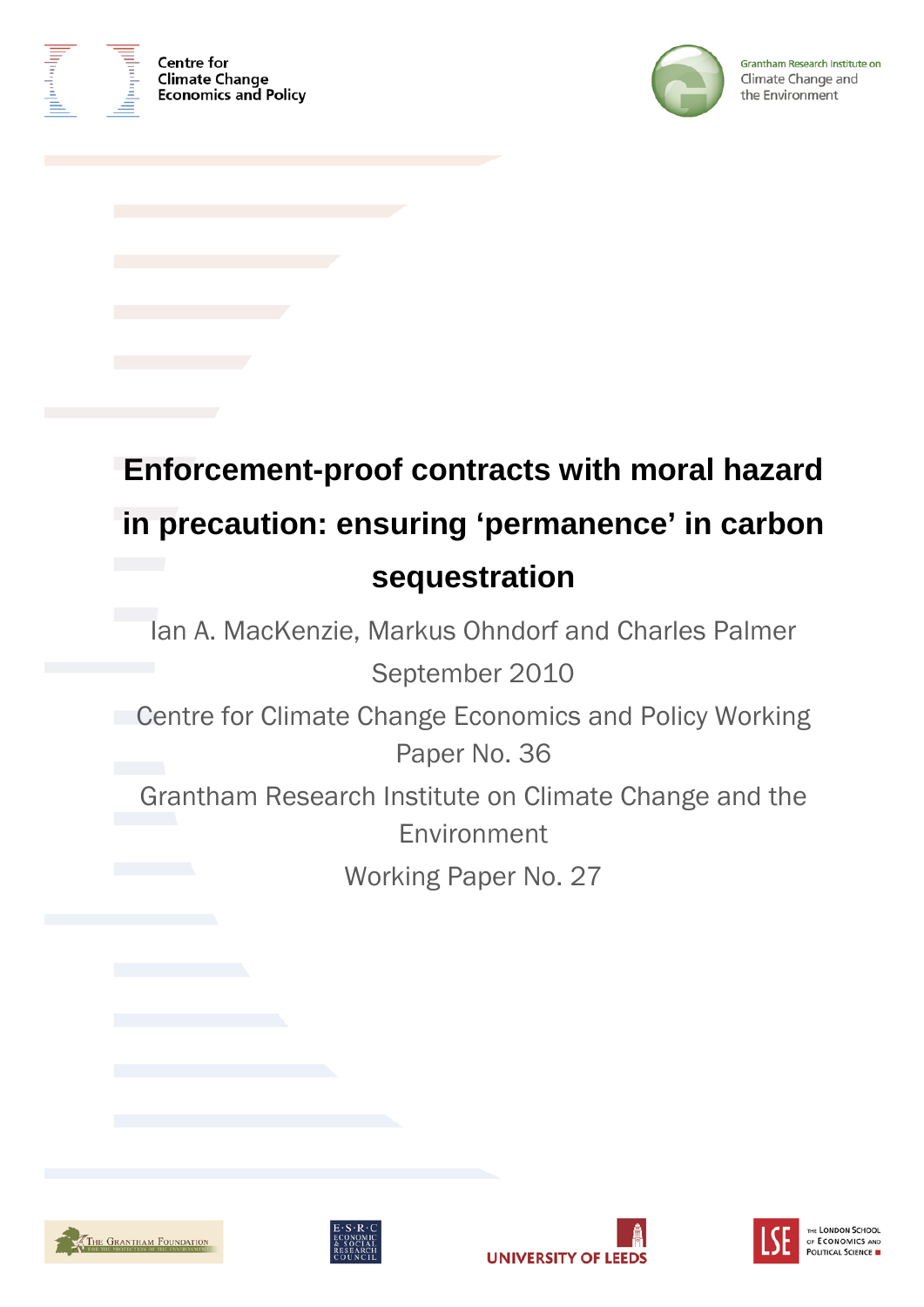**The Centre for Climate Change Economics and Policy (CCCEP)** was established by the University of Leeds and the London School of Economics and Political Science in 2008 to advance public and private action on climate change through innovative, rigorous research. The Centre is funded by the UK Economic and Social Research Council and has five inter-linked research programmes:

- 1. Developing climate science and economics
- 2. Climate change governance for a new global deal
- 3. Adaptation to climate change and human development
- 4. Governments, markets and climate change mitigation
- 5. The Munich Re Programme Evaluating the economics of climate risks and opportunities in the insurance sector

More information about the Centre for Climate Change Economics and Policy can be found at: http://www.cccep.ac.uk.

**The Grantham Research Institute on Climate Change and the Environment** was established by the London School of Economics and Political Science in 2008 to bring together international expertise on economics, finance, geography, the environment, international development and political economy to create a worldleading centre for policy-relevant research and training in climate change and the environment. The Institute is funded by the Grantham Foundation for the Protection of the Environment, and has five research programmes:

- 1. Use of climate science in decision-making
- 2. Mitigation of climate change (including the roles of carbon markets and lowcarbon technologies)
- 3. Impacts of, and adaptation to, climate change, and its effects on development
- 4. Governance of climate change
- 5. Management of forests and ecosystems

More information about the Grantham Research Institute on Climate Change and the Environment can be found at: http://www.lse.ac.uk/grantham.

This working paper is intended to stimulate discussion within the research community and among users of research, and its content may have been submitted for publication in academic journals. It has been reviewed by at least one internal referee before publication. The views expressed in this paper represent those of the author(s) and do not necessarily represent those of the host institutions or funders.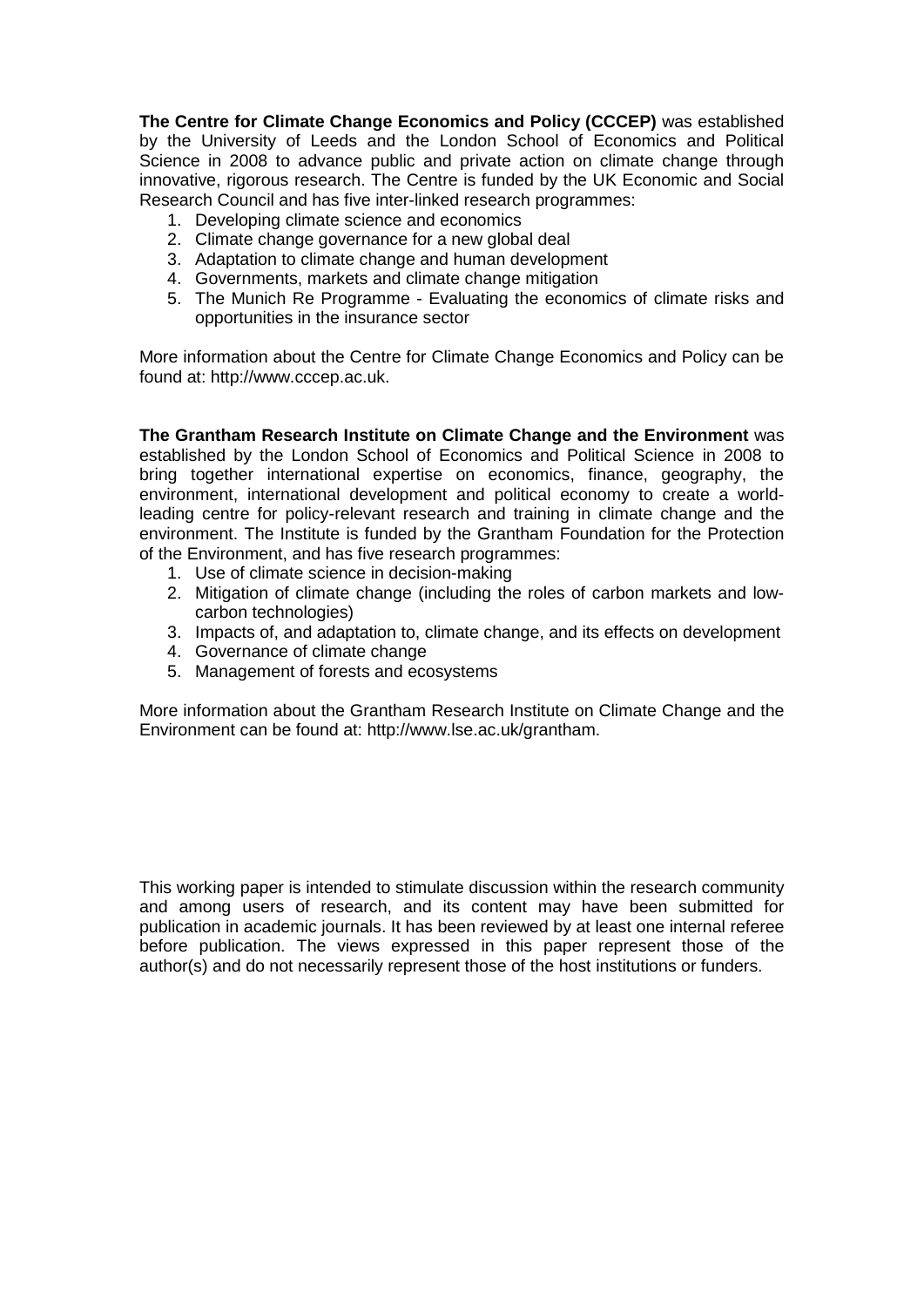## Enforcement-proof contracts with moral hazard in precaution: ensuring 'permanence' in carbon sequestration

Ian A. MacKenzie<sup>®</sup>, Markus Ohndorf<sup>†</sup>, and Charles Palmer<sup>‡\*</sup>

 $^{\circ}$ Center of Economic Research, ETH Zürich

<sup>T</sup>Institute for Environmental Decisions, ETH Zürich

<sup>‡</sup>Department of Geography and Environment, LSE

#### Abstract

Opportunistic behaviour due to incomplete contract enforcement is a risk in many economic transactions such as forest carbon sequestration contracts. In this paper, an enforcement-proof incentive contract is developed in which a buyer demands a guaranteed delivery of a good or service given a productive upfront payment, moral hazard in precaution, and the potential for opportunistic contract breach. The optimal design of forest carbon contracts to ensure permanence is derived. Buyer liability for loss of a carbon sink is shown to yield an inefficiently low level of sequestration. Yet it remains higher than the case where liability is neither allocated to the buyer nor the seller. Indexing contract prices to the seller's opportunity costs potentially boosts the upfront investment as does shifting liability to the seller but not beyond first-best levels. Assigning liability is shown to have implications for forest carbon contracts in an international climate policy regime.

JEL codes: K12; Q15

Keywords: Forest carbon offsets; Permanence; Contract design; Incomplete enforcement; Liability; Moral hazard

<sup>∗</sup>Corresponding author: Charles Palmer, Department of Geography and Environment, London School of Economics and Political Science (LSE), Houghton Street, London WC2A 2AE. Tel: +44 (0)20 7107 5093; Fax: +44 (0) 20 7955 7412; Email: c.palmer1@lse.ac.uk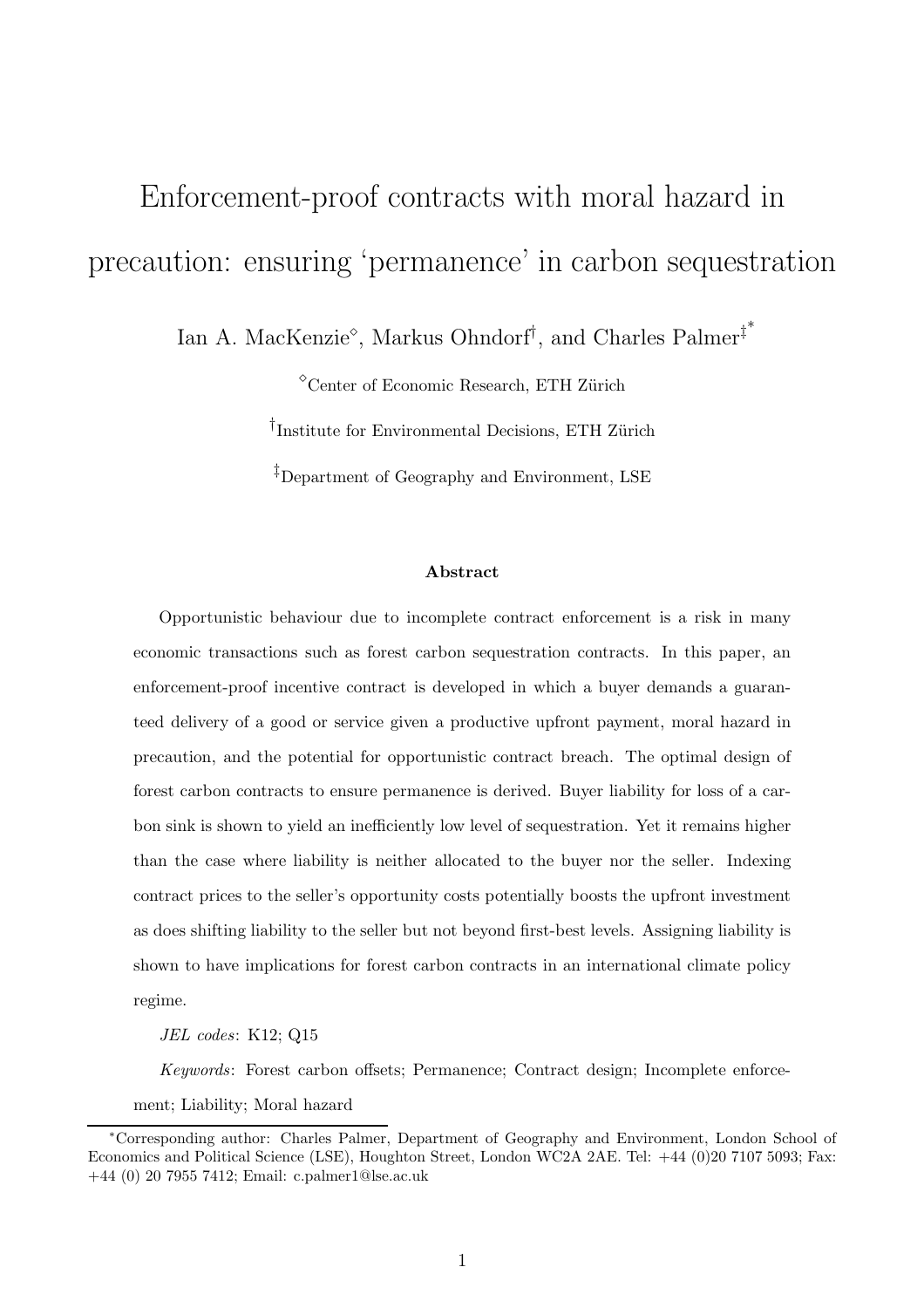### 1 Introduction

Opportunistic behaviour due to incomplete contract enforcement is a risk in many economic transactions, potentially leading to unfulfilled contracts (de Janvry and Sadoulet, 2007). Situations in which third-party enforcement is also incomplete need to be enforcement-proof if contract breach on the part of the seller causes a loss in the buyer's investment. Yet in many contexts, such as carbon sequestration contracts, a buyer is often held liable—at least *de facto* for the continued existence of a good or service, which remains under the control of the seller. Thus, the contract needs to be designed in a way that not only minimises moral hazard in precaution, but also deters opportunistic contract breach under incomplete contract enforcement with full buyer liability.

In this paper, we develop an enforcement-proof incentive contract in which a buyer demands a guaranteed delivery of a good or service given a productive upfront payment, moral hazard in precaution, and the potential for opportunistic contract breach. We find that investing in a contract upfront is restricted by moral hazard and opportunistic contract breach. This limits the delivery of the good up to a specific level even if an infinite scale-up were beneficial in a situation without opportunism. The larger the moral hazard problem, that is the more expensive it is to induce effort, the smaller the distortion. A comparison of different contract settings shows that all of these distort the contract downwards in comparison to the first-best case. This distortion will be lower in situations where it is possible to index the conditional payment to the seller's opportunity cost. A change in liability regime so that replacement of a faulty good is no longer an issue but where moral hazard is a problem could potentially increase the upfront investment but not beyond first-best levels.

Our framework is motivated by the emergence of international contracts to sequester forest carbon in developing countries, for example through afforestation or reforestation activities contracted under the Clean Development Mechanism (CDM) of the Kyoto Protocol. Such contracts are made between buyers in industrialised countries looking to offset their greenhouse gas (GHG) emissions, and project developers who wish to create tradable emissions credits. However, the carbon dioxide sequestered is at constant risk of being returned through deforestation, whether by accident or design.<sup>1</sup> Despite having a potentially important role to play

<sup>1</sup>Forestry carbon is particularly vulnerable to natural risks (e.g. pests and diseases, climate change), anthropogenic risks (e.g. encroachment, land management), political risks (e.g. weak property rights, non-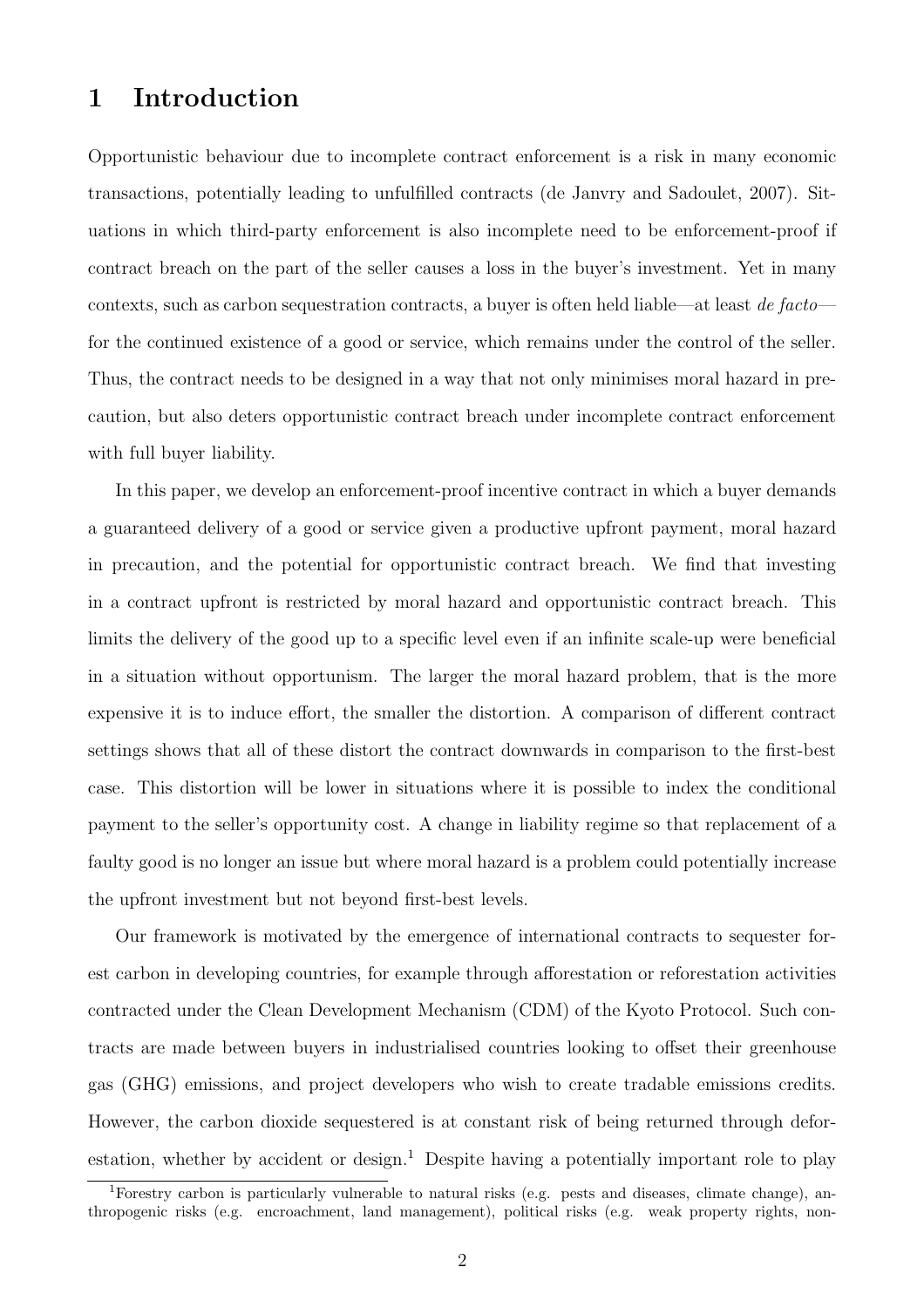in future climate change policy (Eliasch, 2008), forest carbon contracts cannot entirely rely on coercive measures for contract fulfilment in terms of ensuring 'permanence' in forest carbon sinks.<sup>2</sup> Additional to the problem of incomplete contract enforcement, the allocation of liability for the loss of forest climate benefits to buyers precludes the use of extra-contractual sanctions based on tort law in those cases where the carbon sink is reversed by the seller.

The contribution of this paper is threefold. First, we have created a novel contract framework that guarantees contract enforceability and provides for an upfront payment that is both productive, in terms of carbon sequestration, and with respect to the opportunity cost of the seller. Second, the optimal contract shows the menu of contract options that help to ensure permanence in carbon sequestration. Given the potential cost-effectiveness of forest-based carbon sequestration as a climate change mitigation strategy (Chomitz *et al.*, 2006; Stern, 2007; Eliasch, 2008; Palmer and Engel, 2009), known as Reducing Emissions from Deforestation and Degradation (REDD), ensuring permanence is key to realising forest carbon benefits over a time-scale of decades. This may be crucial to the international community reaching agreement on the role of forest-based offsets in any post-Kyoto framework. Third, other than carbon sequestration, our model has potential applications to other transaction types. Permanence is an issue that applies more widely to the preservation of environmental services over time, and is not just a problem for carbon sinks per se (see, for example, Swart, 2003; McCauly, 2006; Engel *et al.*, 2008). Our model can also be applied to any situation where contract enforcement is weak, upfront financing is necessary, and where the seller's precaution is to be incentivised. This would, for example, be the case with foreign direct investments related to a specific (purchase) order in developing countries. In this sense, the model presented here can also be considered as a contribution to the literature on investment contracts (see, for example, Atkeson, 1991; Thomas and Worrall, 1994; von Thadden 1995).

The remainder of the paper is structured as follows. After giving a brief discussion on carbon sequestration contracts, section 2 introduces the model and formally describes the constraints on the seller. These relate to potential opportunism by the seller, namely an unwillingness to supply precautionary effort to prevent a contingency and contract breach due to changing

enforcement), economic and financial risks (e.g. exchange rate fluctuations, changing opportunity costs), and institutional risks (Watson et al., 2000).

<sup>2</sup>Carbon dioxide emissions from deforestation account for up to a fifth of annual global greenhouse gas emissions (Baumert et al., 2005).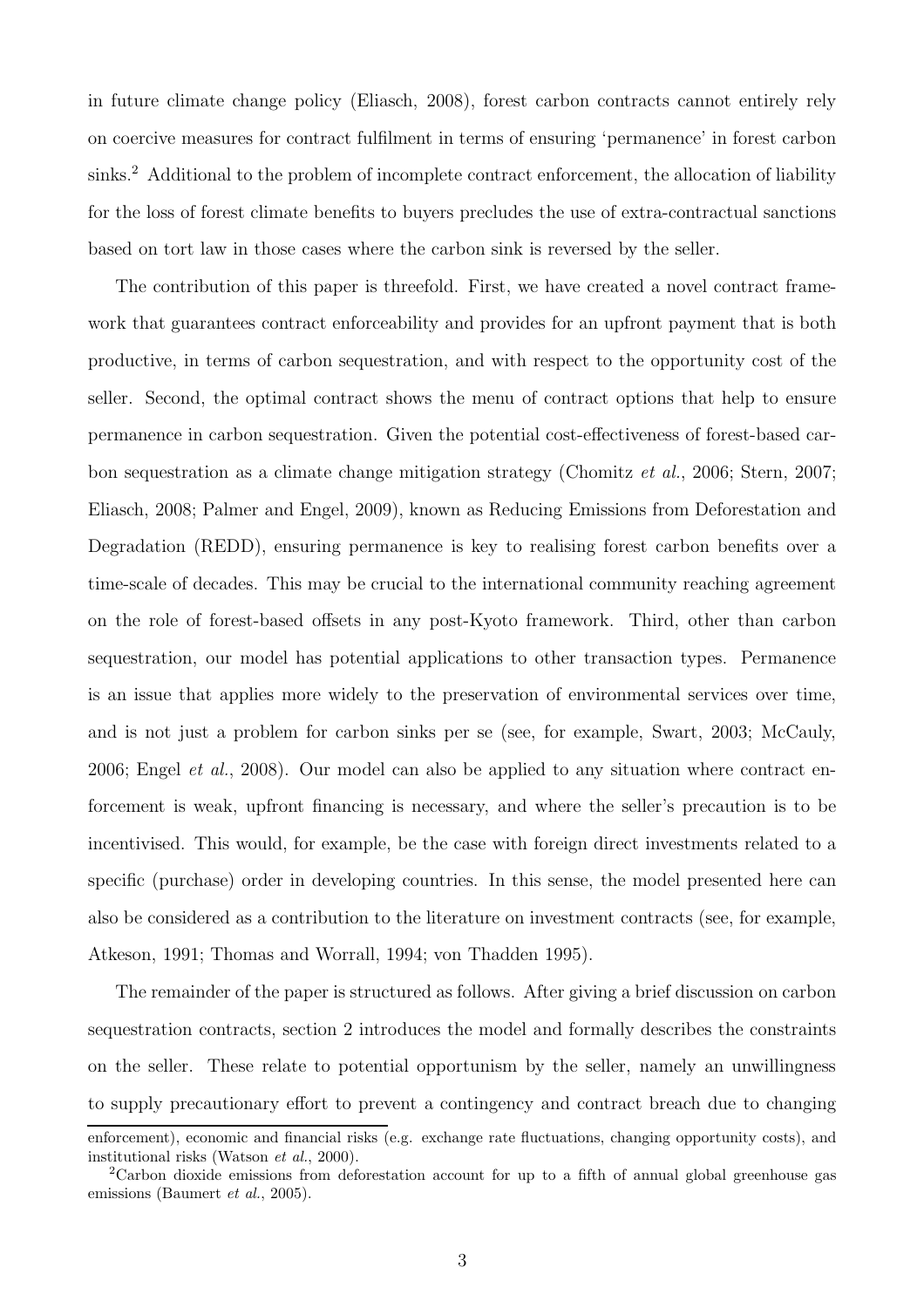opportunity costs. Either type of opportunistic behaviour could lead to contract breach and hence, carbon reversal. Section 3 discusses the buyer's optimal choice of contract while section 4 investigates the optimal contract in a number of different contractual settings, including a discussion of contracts under alternative liability regimes. In section 5, we summarise our results and conclude.

#### 1.1 Background: carbon sequestration contracts

Under the Kyoto principles, liability for forest carbon losses is transferred to those purchasing emissions credits from project developers (UNFCCC, 2005).<sup>3</sup> Thereafter, sellers are no longer liable for losses, although they maintain control over the forest via ownership and use rights.<sup>4</sup> This creates two types of incentive problems that need to be overcome. First, as the seller continues to influence the probability of future carbon release there exists a potential moral hazard in precaution, a situation common in forestry (see Provencher, 1990). Second, given incomplete contract enforcement in developing countries, the seller may put the project resources to a different use. In sum, the risks of carbon reversal could be high.

Under the Kyoto Protocol, the predominant contractual arrangement is a simple purchase contract known as the Emission Reduction Purchase Agreement (ERPA). These contracts, in addition to those made in the voluntary carbon markets, rarely provide upfront investments to potential sellers (Capoor and Ambrosi, 2008; 2009, Jindal *et al.*, 2008). The extent and number of sequestration schemes have, however, been limited by this lack of upfront financing, alongside constraints on demand formalised under the Kyoto Protocol and the latter's stringent regulatory regime (UNEP, 2004). Project developers find it difficult to obtain upfront thirdparty financing and hence, schemes struggle to get implemented (see Capoor and Ambrosi, 2008). Incomplete enforcement give further disincentives to buyers making upfront investments

<sup>&</sup>lt;sup>3</sup>'Common but differentiated responsibilities' imply that the burden for climate change mitigation falls on industrialised, i.e. Annex I, countries (Vanderheiden, 2009). Under the CDM, carbon emissions credits (or certificates) eliminate the liability associated with a firm's (or country's) release of carbon into the atmosphere (Sedjo and Marland, 2004). 'Temporary' credits are issued, which must be renewed or replaced by permanent credits, either when the carbon sink ceases to exist or after their expiry. As soon as these credits are issued to the buyer, the seller is no longer liable for carbon reversal. Thus, liability for replacing invalidated certificates is implicitly attributed to the buyer as these need to be replaced within the National Registry of the buyer country (see UNFCCC, 2005 , Decision 5, Annex, paragraph 55).

<sup>&</sup>lt;sup>4</sup>Yet property rights in many forest areas in developing countries reflect a diversity of tenure regimes in which rights overlap and are insecure, often leading to a situation of open access (Feder and Feeny, 1991; Sunderlin et al., 2009).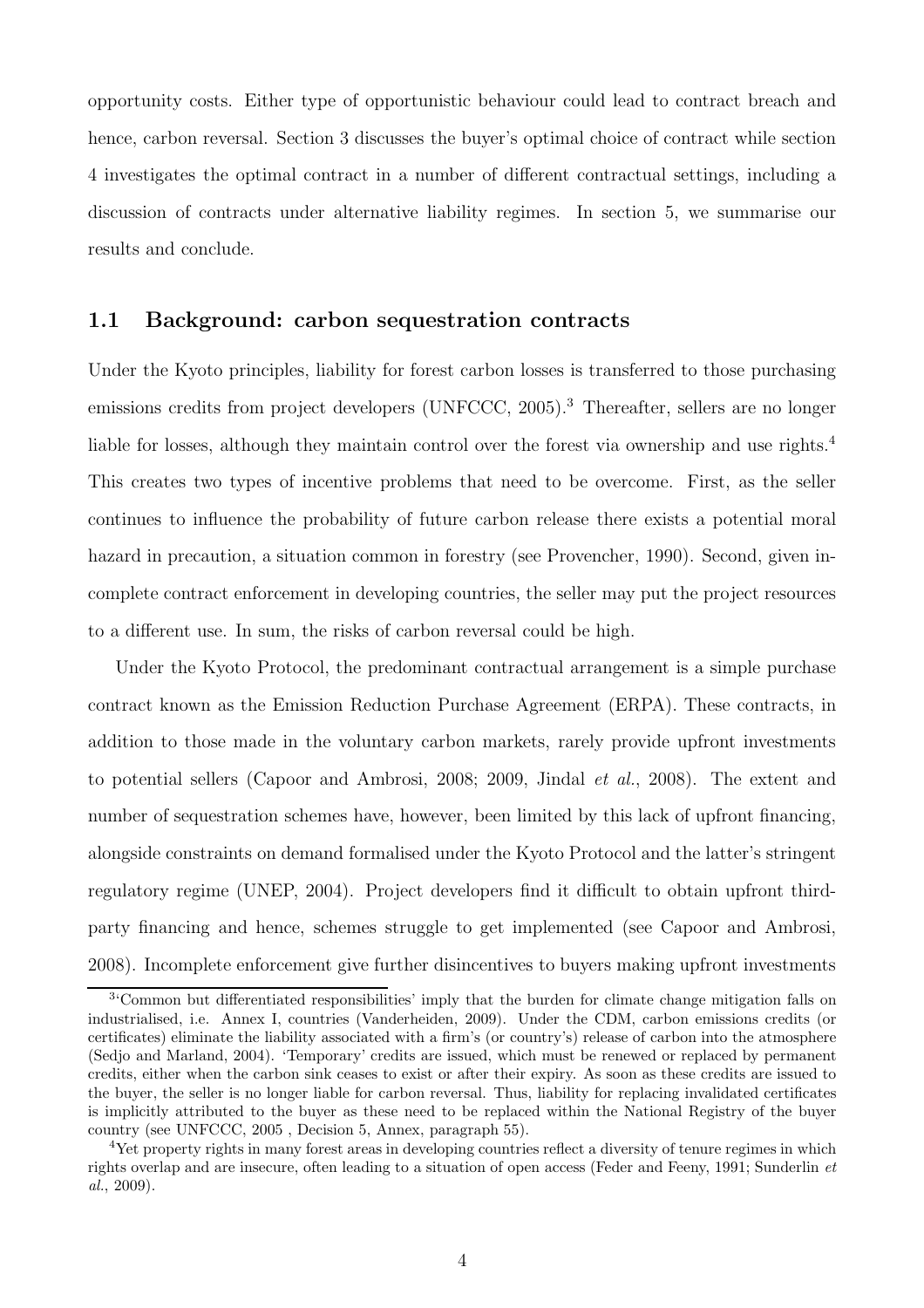in forestry projects. It may prevent contract fulfilment should there be a risk of opportunistic contract breach, for example, due to changes in the seller's opportunity cost.

Ensuring the permanence of forest carbon sinks has mainly been investigated using risk management, pricing, and accounting approaches. The former includes specialised carbon-pooling vehicles, and reinsurance approaches (see Bayon *et al.*, (2007) for a review), while the latter is more concerned with institutional design (Dutschke, 2002; Kim *et al.*, 2008). Risk management and liability in forestry carbon contracts have also been considered at the aggregate, i.e. national level in addition to the individual level (Eliasch, 2008). However, relatively little research has been undertaken on how *individual* contracts between buyers and sellers could be efficiently designed to ensure permanence (Dutschke and Angelsen, 2008). Moreover, the amount of carbon sequestered may depend not only on uncertain and changing opportunity costs but also on the ability of incentives to influence the seller's effort in preventing contingencies such as forest fires and parasites. Benitez *et al.* (2006) considered changing opportunity costs by applying stochastic dominance rules to identify the incentive payments needed to prevent landuse changes that reduces biodiversity in developing countries. One important implication of their analysis was that alongside the incorporation of insurance possibilities for small farmers, payments to a farmer could be made dependent on agricultural income. The effectiveness of this approach, however, rests upon the ability of buyers to observe farmers' opportunity costs and the assumption of complete contract enforcement. This study also neglected asymmetric information on the farmer's effort, although there is a considerable body of research on moral hazard in a range of contractual settings, including agriculture (see, for example, Eswaran and Kotwal, 1985; Wu and Babcock, 1995; Ghatak and Pandey, 2000; Ozanne *et al.*, 2001).

In our framework, the buyer and seller contract on an upfront payment along with a payment made conditional on carbon delivery. We model the upfront payment as a productive transfer, one that is not only productive in carbon sequestration but also productive in the seller's outside option. Potential changes in the seller's opportunity cost are anticipated at the time of contracting but only realise after the contract is already signed. The buyer's liability for loss of contracted output is reflected in the creation of a permanence constraint. Given the seller's uncertain opportunity cost, incomplete contract enforcement, the allocation of liability for losses and the problem of moral hazard, we consider the design of optimal carbon contracts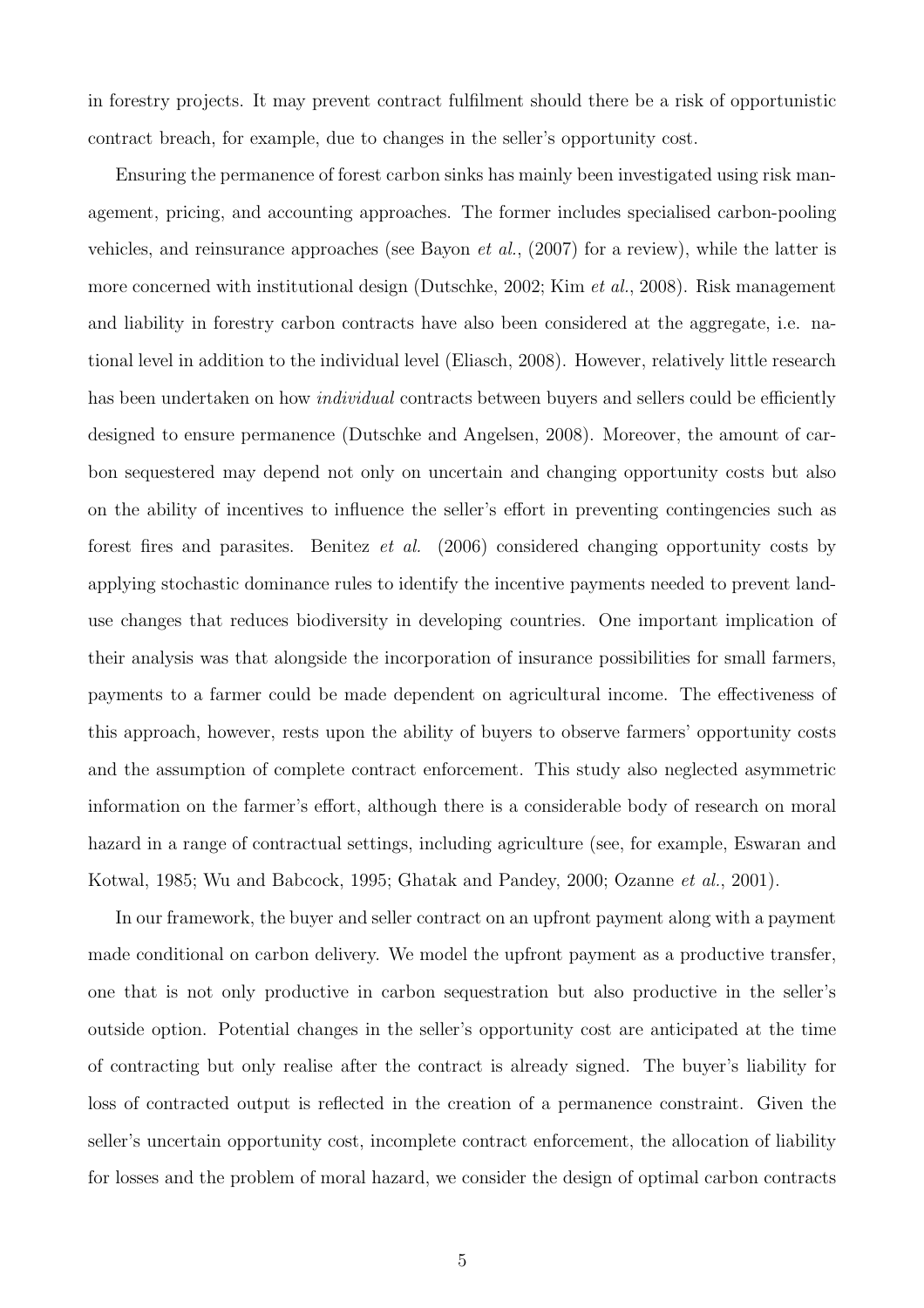to solve the contract fulfilment problem. In our context, this is to ensure permanence in the provision of forestry carbon benefits over the duration of the contract.<sup>5</sup>

## 2 The model

Consider a contract between a buyer and seller of carbon offsets, where both are assumed to be risk neutral. The buyer may be a firm attempting to comply with its obligations to reduce its GHG emissions within an emissions trading market, a national government complying with Kyoto Protocol requirements or a non-governmental organisation that voluntarily, but costeffectively, attempts to reduce the GHG emissions from its activities via the purchase of carbon offsets. The seller could represent a CDM project developer with limited liability, or a regional or national government.<sup>6</sup> The seller has the ability to provide sequestration of carbon dioxide through investment in forestry, such as a tree planting or forest rehabilitation scheme.<sup>7</sup>

In exchange for sequestered carbon dioxide, henceforth carbon, the buyer offers a two-tiered payment scheme consisting of an upfront investment  $\alpha$  as well as a per-unit price  $\beta$ , which is paid conditional on delivery of the carbon offsets. The contract corresponds to the standard setup of ERPA under the Kyoto mechanisms (see Capoor and Ambrosi, 2008).<sup>8</sup> The upfront investment  $\alpha$  is a cash transfer to the seller, which is contractible to buy production inputs. It can be interpreted as a true upfront investment, i.e.  $\alpha$  is assumed to have a positive influence on the amount of carbon sequestered, but is in itself not utility relevant to the seller. Such a provision of upfront capital *within* the contract is often a prerequisite for the project to be implemented. External capital funding is usually unavailable for most projects within the CDM, which can be attributed to the relative lack of experience of many private sector lenders with investment risks in nascent carbon markets.<sup>9</sup>

<sup>5</sup>We assume a policy goal of carbon retention in biomass over several decades. During this time, technological changes may reduce the costs of alternative mitigation options thus enabling substitution from forestry carbon sinks to these other options (Chomitz *et al.*, 2006). CDM guidelines propose that Land Use, land Use Change and Forestry (LULUCF) projects have a duration of between 20 and 60 years (Harris et al., 2009).

<sup>&</sup>lt;sup>6</sup>Note that limited liability can be interpreted as reflecting extreme risk-aversion below a specific minimum income. See, for example, Basu (1982) or de Janvry and Sadoulet (2007). With this interpretation, we also account for a certain type of risk-aversion on the part of the seller.

<sup>7</sup>Tree planting could involve either reforesting a previously forested area or afforesting an area with no previous forest cover. Note that afforestation and reforestation projects are currently the only forestry projects eligible within Kyoto's CDM.

 ${}^{8}{\rm A}$  transaction that transfers carbon credits between two parties under the Kyoto Protocol.

<sup>&</sup>lt;sup>9</sup>See, for example, Capoor and Ambrosi (2009). In the context of current climate policy discussions,  $\alpha$ could also be interpreted as voluntary financial contributions, for example, from the World Bank Forest Carbon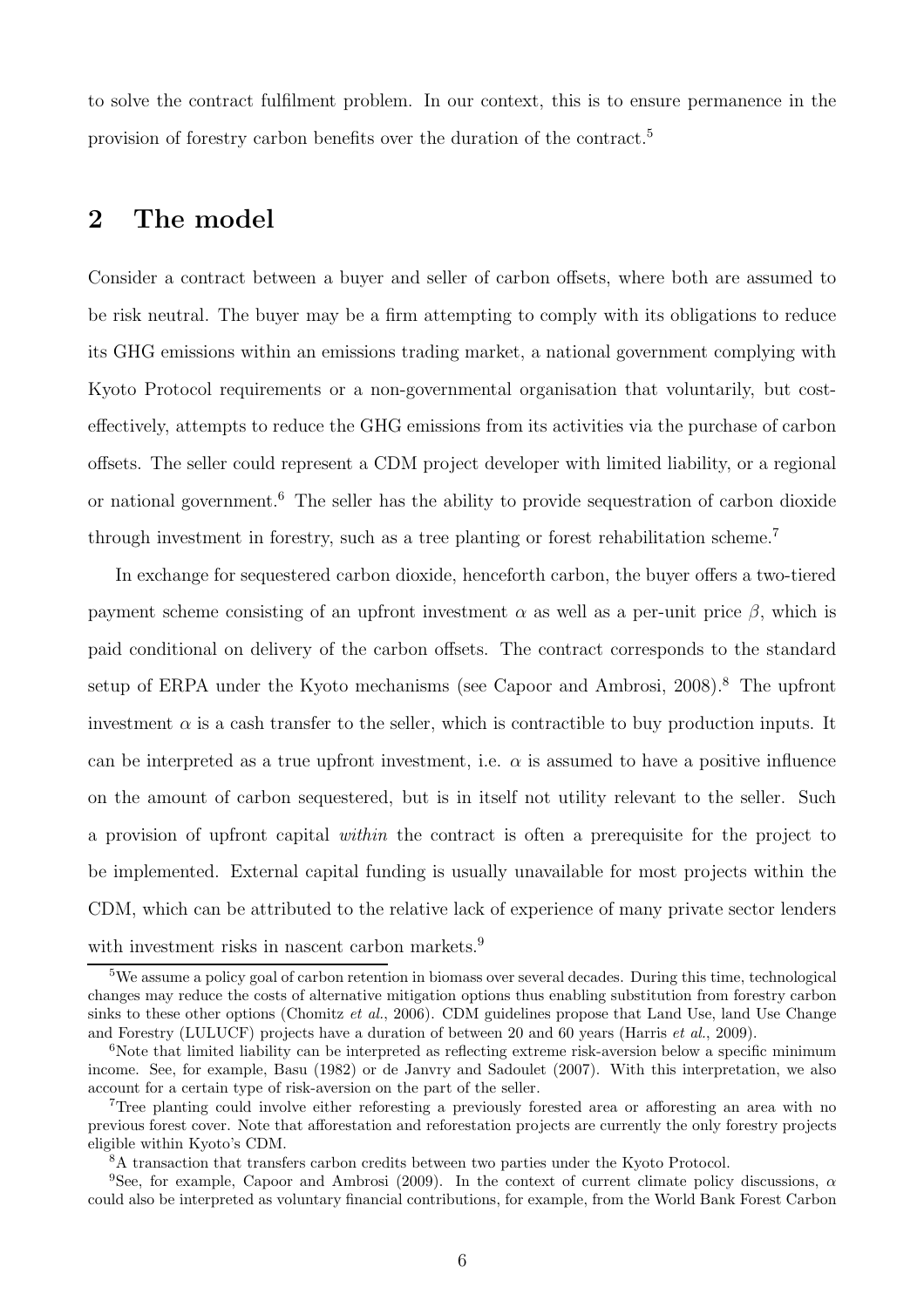There exists a moral hazard over precautionary efforts by the seller against some contingency that may lead to carbon reversal, for example, forest fires or illegal logging. For simplicity, we allow for only two states, either the contingency realises or not. We represent the contingency by the random variable  $\tilde{\sigma} \in {\{\underline{\sigma}, \overline{\sigma}\}}$  with  $\Delta_{\sigma} = \overline{\sigma} - \underline{\sigma} > 0$ . The amount of carbon offsets produced by the seller is a function of the (productive) upfront payment  $\alpha$  and the realisation of contingency, which we define as  $\tilde{\sigma} \cdot q(\alpha)$ , with  $q'(\alpha) > 0$  and  $q''(\alpha) \leq 0$ . When no contingency occurs, the quantity of offsets is  $\bar{\sigma} \cdot q(\alpha)$ . If the contingency realises, offsets amount only to  $\sigma$ · $q(\alpha)$ . Intuitively, the quantity of carbon offsets contracted *ex ante* are scaled down due to the realisation of the contingency after these offsets have been produced. The seller can influence the contingency by exerting effort of precaution e, which takes two values,  $e \in [0, 1]$  at a cost  $C(e)$ , with  $C(1) = C$  and  $C(0) = 0$ . Exerting effort e alters the probability of the occurrence of the contingency, with  $\rho(e)$  being the probability of  $\overline{\sigma}$  and  $(1 - \rho(e))$  the probability of  $\underline{\sigma}$ . We define  $\Delta_{\rho} = \rho(1) - \rho(0)$  and assume that it is large enough for moral hazard to be imminent. In particular we assume  $v \cdot \Delta_{\rho} \Delta_{\sigma} \geq C$  where v denotes the buyer's per unit valuation of a carbon offset. Hence, the buyer will always want to induce the seller's effort if at least one unit of carbon is sequestered. Costs  $C(e)$  can be considered sunk and therefore non-recoverable.

The seller's opportunity cost of investing in forestry is given by the benefit obtained from alternative agricultural goods (e.g., soy bean, coffee) or rental prices. Sudden changes in the value of the opportunity cost may create an incentive for the seller to breach the contract. We assume that the value of the future opportunity cost is uncertain. For example, if it is driven by volatile commodities' or rental prices, the seller can be reasonably expected to be unsure of the precise value of his outside option. Hence, should this increase then the seller's commitment to adhere to the contract instead of switching land use is in doubt. The value of the seller's future opportunity cost is modelled as the production of an alternative good z with the seller's per unit valuation denoted  $\tilde{t}$ . For simplicity of the argument, we allow for two possible states of opportunity cost, which we denote as  $\tilde{t} \in \{t_l, t_h\} \subset \mathbb{R}_+$ , with  $t_l < t_h$ .<sup>10</sup> At the time of contracting the probability of a low value  $t_l$  realising is  $\pi$ , while the probability of  $t_h$  occurring is  $(1 - \pi)$ . After realisation, the value of the opportunity cost is publicly known.

Partnership Facility (FCPF) or the United Nations REDD Programme (Wertz-Kanounnikoff and Angelsen, 2009).

<sup>&</sup>lt;sup>10</sup>Note that the assumption of only two levels of opportunity cost is made for simplicity. Assuming n states of opportunity cost would not alter our results.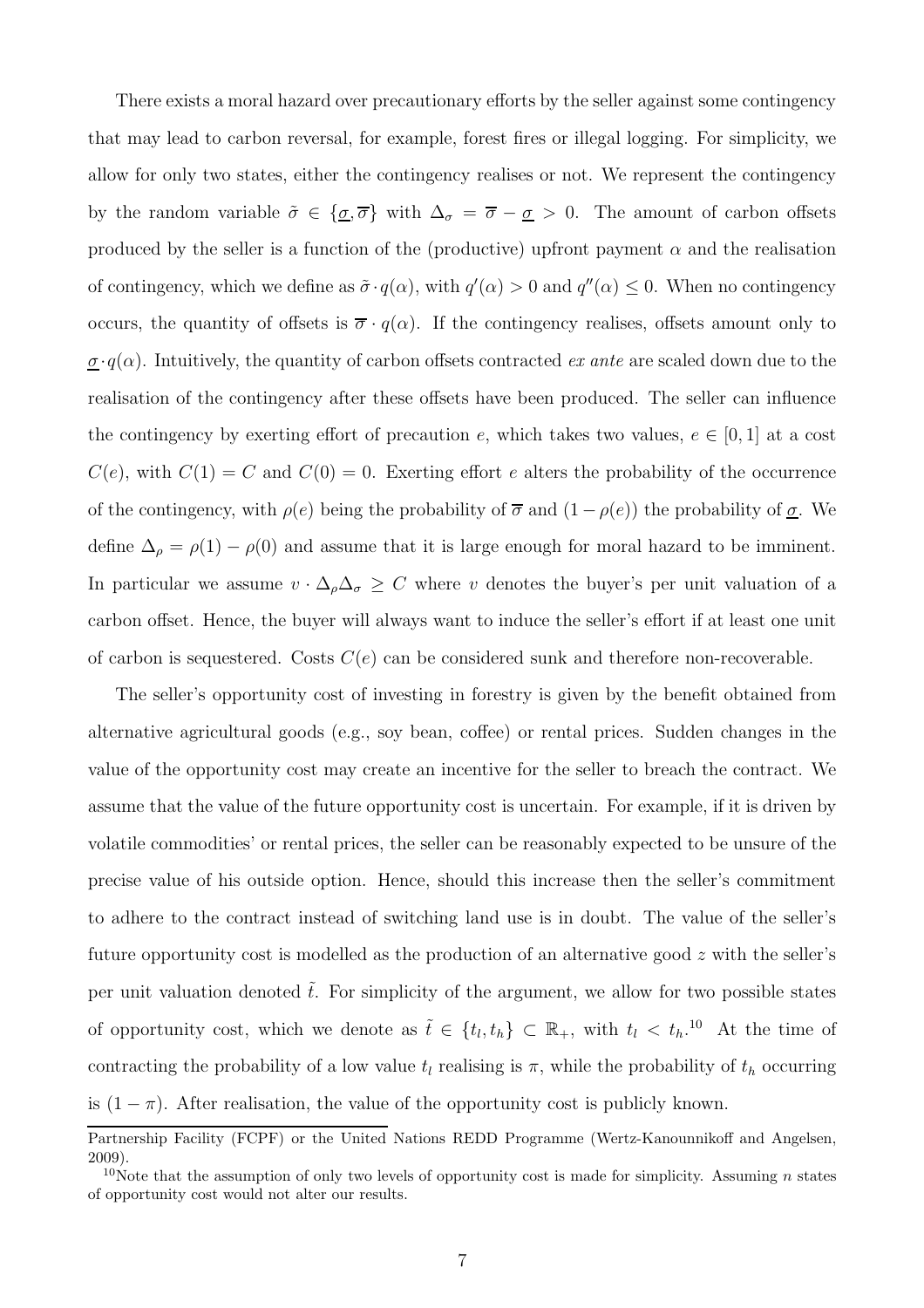Contrary to standard contractual setups, we allow the opportunity cost to be positively dependent on the upfront investment  $\alpha$  by defining z as a function of the upfront payment  $z(\alpha)$  with  $z'(\alpha) > 0$  and  $z''(\alpha) \leq 0$ . Intuitively, investing in a larger upfront payment could indirectly benefit the seller through boosting the value of his opportunity cost. For example, capital inputs purchased with  $\alpha$  could be used for the production of goods and services other than carbon sequestration activities. This is most obvious if the upfront payment is used by the seller to acquire additional land, which could in principle be used for agricultural production.<sup>11</sup> It is plausible that the initial investment for the intended use is more productive. We hence assume  $z'(\alpha) \le q'(\alpha)$  and  $z''(\alpha) \le q''(\alpha)$  over the relevant range.

We initially assume the realised level of the seller's opportunity cost is observable, where the backloaded part of the contract is made contingent on the realised opportunity costs, i.e.  $\beta_l$  for  $t_l$ and  $\beta_h$  for  $t_h$  realised. We relax this assumption in Section 4. Indexing the backloaded payment to the seller's opportunity costs in our framework is motivated by Benitez et al. (2006) and Dutschke and Angelsen (2008), who advocated payments indices to ensure permanence under uncertain landowner opportunity costs. Such a policy tool could be applied where opportunity costs in a given area are known to be influenced by farm-gate prices for commonly-produced agricultural commodities. For example, in parts of Brazil, the expansion of the soy and beef industries are key factors driving land-use changes, in particular deforestation (see, for example, Anderson *et al.*, 2002; Soares-Filho *et al.*, 2006).

The timing and pay-offs of the model are summarised in Figure 1. In period 0, the buyer offers a contract with a two-tiered payment scheme, represented by  $\alpha$  and  $\beta \in \{\beta_l, \beta_h\}$ . Should the seller agree to this contract, he then immediately receives the upfront payment,  $\alpha$ , in period 1 which is contracted for an optimal purchase in project resources. In period 2, the seller implements the scheme and chooses effort e with cost,  $C(e)$ . After effort is chosen,  $\sigma \in {\sigma, \overline{\sigma}}$ is realised. The buyer starts to use the generated offsets within a compliance regime or a voluntary scheme. Before the date of expiration of these certificates, the seller's opportunity cost,  $\tilde{t}\cdot z(\alpha)$ , is realised in period 5. In period 6, the backloaded payment, amounting to  $\beta_i\sigma q(\alpha)$ with  $\beta_i \in {\beta_l, \beta_h}$ , is received by the seller.

If the high opportunity cost level  $t<sub>h</sub>$  is realised, the seller has an incentive to breach the

<sup>11</sup>We note that missing and constrained markets for capital inputs such as land are, however, common in many countries, for example, in China (see Groom et al., 2010).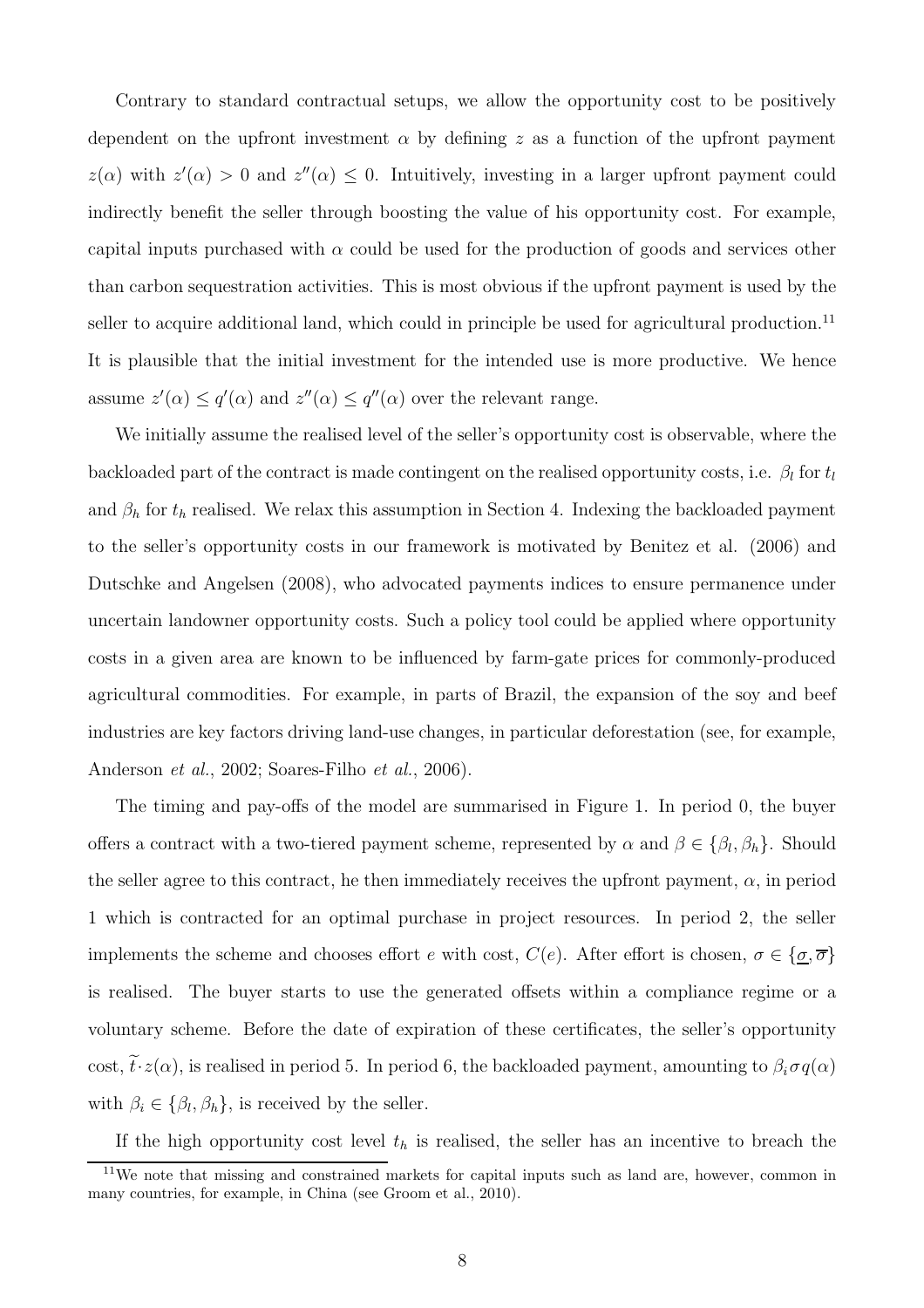| time t | Buver<br>offers contract<br>$\{\alpha, \beta_1, \beta_2\}$ | Seller accepts<br>contract and<br>receives $\alpha$ | Seller<br>incurs C(e) | $\sigma$ is realized | Buyer starts<br>to use $\sigma$ q( $\alpha$ )<br>as offset | t is realized | buyer pays<br>$\beta_i$ g( $\alpha$ ) |
|--------|------------------------------------------------------------|-----------------------------------------------------|-----------------------|----------------------|------------------------------------------------------------|---------------|---------------------------------------|
|        | $t = 0$                                                    | t=1                                                 | t=2                   | t=3                  | t=4                                                        | t=5           | t=6                                   |

Figure 1: Timing of the contract

contract.<sup>12</sup> In case of breach, it is assumed that the seller reverses the carbon sink, for example, through cutting down the forest in order to switch his land use to the more attractive alternative. We first assume that the buyer will try to enforce the contract through a court order. However, in many cases, the judicial system is either incomplete or imperfect; enforcement of the contract is not guaranteed. Many developing countries experience elements of corruption, poor governance, weakly defined property rights, e.g., over land and natural resources, and incomplete enforcement of laws and regulations.<sup>13</sup> We account for this by introducing stochastic contract enforcement into our framework. In case of contract breach by the seller, the buyer succeeds in achieving a court order with probability  $\gamma$ . In case of successful litigation, the seller has to pay contract damages of  $\theta \cdot t \cdot z(\alpha)$  to the buyer. The parameter  $\theta$  represents contract damages that are determined by the host country's contract law and legal practice.<sup>14</sup> To a certain degree we allow for punitive damages, i.e.  $\theta > 1$ , which are however restricted by assuming  $\gamma \theta < 1$ .

In the event of contract performance, the expected value of the contract to the seller is given by:

$$
EU = (\pi \beta_l + (1 - \pi)\beta_h)(\rho(e)\overline{\sigma} + (1 - \rho(e))\underline{\sigma})q(\alpha) - C(e). \tag{1}
$$

Similar to standard complete contract frameworks, we solve for the optimal contract by maximising the buyer's expected utility subject to several constraints. The most important

 $12$ This is in contrast to the standard case in the theory of complete contracts where full enforcement of feasible agreements is assumed a priori (Bolton and Dewatripont, 2005).

<sup>&</sup>lt;sup>13</sup>Nevertheless, we note wide variation in third-party enforcement both among and within countries that host carbon sequestration projects, illustrated by the World Bank's 'Doing Business' project. This attempts to measure the quality of business regulations and their enforcement across 181 economies (see: http://www.doingbusiness.org/economyrankings/?direction=Asc&sort=10). One measure, 'enforcing contracts' ranks, for example, the important forest nations of Brazil and Indonesia at 100th and 140th, respectively. These are the kinds of countries that up to now have struggled to attract CDM sequestration projects due at least in part to a lack of investors willing to provide upfront investments.

<sup>&</sup>lt;sup>14</sup>Note that if  $\theta$  if  $\theta = 1$  contract damages correspond to their efficient level under full enforcement (see Polinsky, 1984). In contrast to civil law the 'penalty doctrine' in case law does not allow for levels of damages that are deemed punitive by the courts (Hatzis, 2003).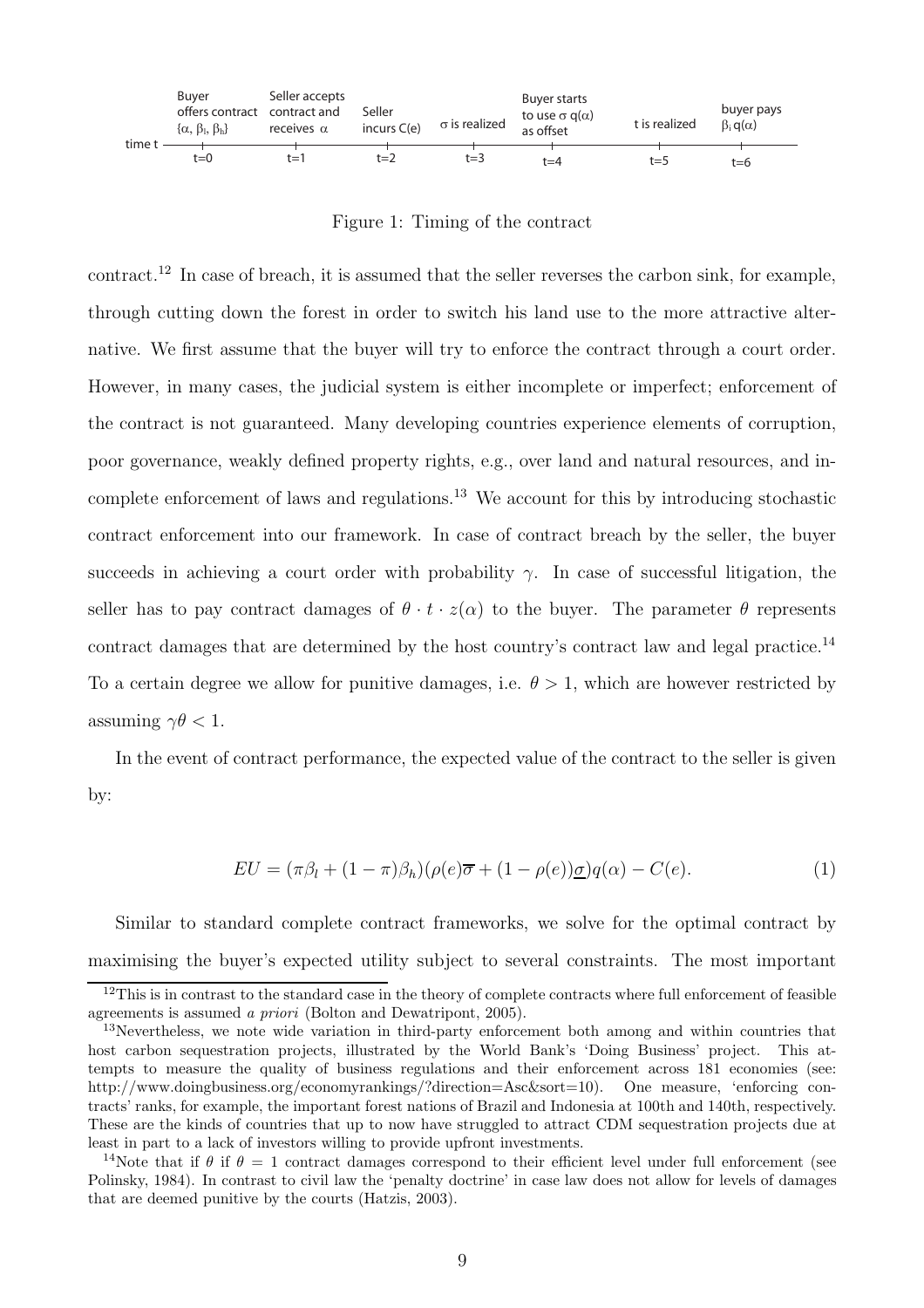constraint is based on the assumption that the buyer is interested in the permanence of the contracted carbon sequestered. This reflects the current attribution of liability for forest offsets within the CDM as noted in the introduction. Thus, liability for losses through carbon reversal will not lie with sellers, whether defined as project developers or governments in developing countries. As the buyer country will necessarily subrogate to the project investor, we can reasonably assume that the latter is always interested in permanence for  $\sigma$  large enough. Given the assumption of a buyer interested in the permanence of the carbon sink over the duration of the contract, the following set of *permanence* constraints need to hold for both  $\bar{\sigma}$  and  $\sigma$ :

$$
\beta_l \cdot \underline{\sigma} q(\alpha) - (1 - \gamma \theta) t_l \cdot z(\alpha) \ge 0,
$$
\n<sup>(2)</sup>

$$
\beta_h \cdot \underline{\sigma} q(\alpha) - (1 - \gamma \theta) t_h \cdot z(\alpha) \ge 0,
$$
\n(3)

$$
\beta_l \cdot \overline{\sigma} q(\alpha) - (1 - \gamma \theta) t_l \cdot z(\alpha) \ge 0,
$$
\n<sup>(4)</sup>

$$
\beta_h \cdot \overline{\sigma} q(\alpha) - (1 - \gamma \theta) t_h \cdot z(\alpha) \ge 0. \tag{5}
$$

Intuitively, these constraints ensure that the seller always finds it (weakly) preferable to comply with the contract and prefers to take the agreed rent rather than his outside option. More importantly, the constraints ensure permanence in the contracted carbon gains for the duration of the contract between the buyer and seller.

Should the seller's (upper-level) opportunity cost  $t<sub>h</sub>$  realise then the seller's utility from  $\sigma$ under a potential non-breach situation needs to be equal to or larger than the expected utility in case of contract breach. This includes the seller's expected costs from the possibility of contract enforcement.<sup>15</sup> Note that (4) and (5) will always hold if (2) and (3) are fulfilled. Technically,  $(2)-(5)$  are identical to what is often referred to as *enforcement-proofness* constraints.<sup>16</sup> As a consequence, most of the results that follow apply to contracts in which the buyer wishes to prevent the seller breaching the contract. Note further that (2) and (3) imply that the buyer would still prefer to ensure permanence even if part of the contracted forest has been lost due the realisation of the bad state  $\sigma$ .

As the buyer always wants to induce precautionary effort on the part of the seller, the

<sup>&</sup>lt;sup>15</sup>In case the seller is indifferent between both options, we assume that the seller performs the contract. This might be interpreted as a propensity for abiding by contracts at the margin.

<sup>16</sup>See, for example, Laffont and N'Guessan (2001) or Laffont and Martimort (2002).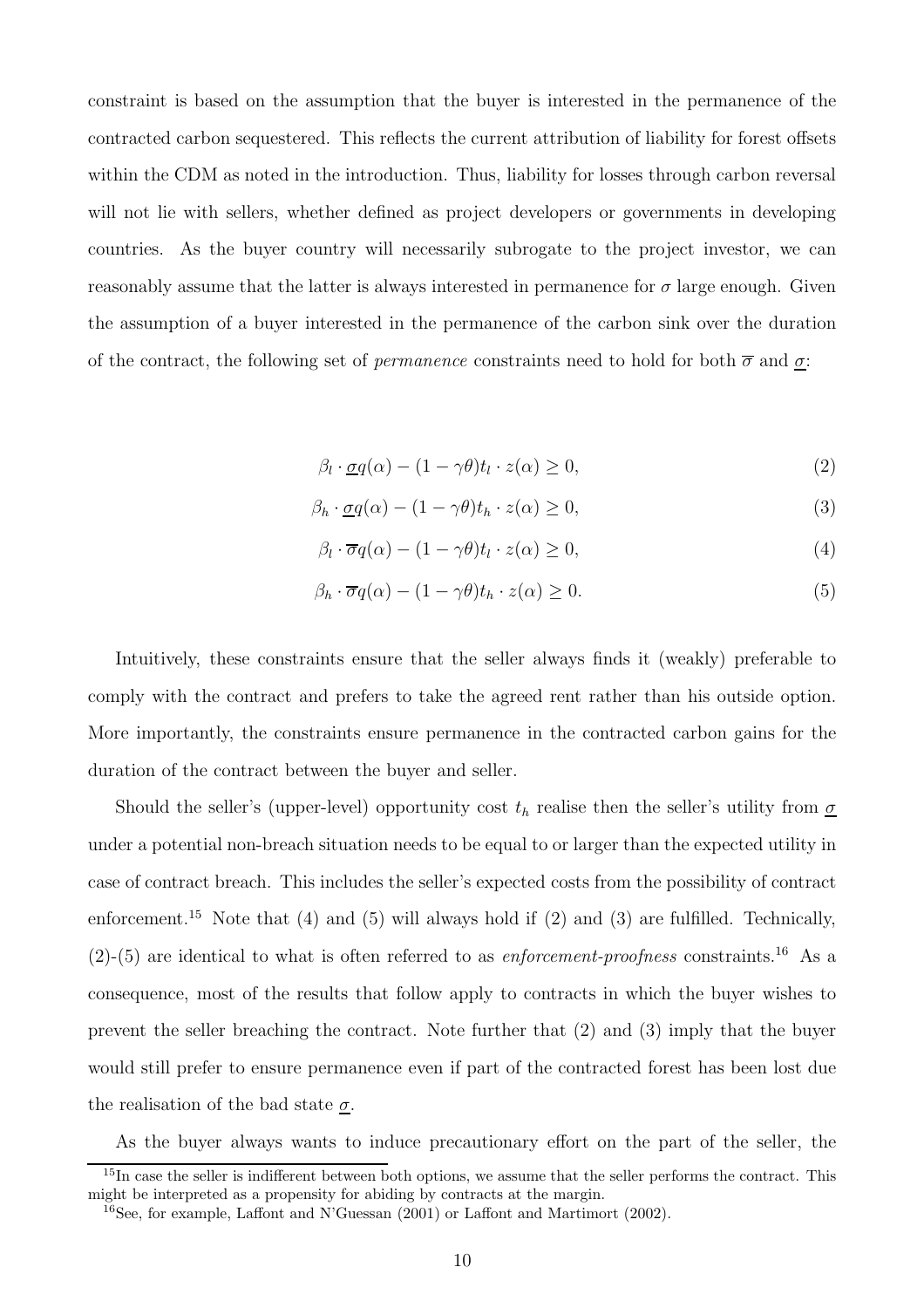following *moral hazard* constraint must hold:

$$
(\rho(1)\cdot\overline{\sigma}+(1-\rho(1))\cdot\underline{\sigma})\cdot(\pi\beta_l+(1-\pi)\beta_h)q(\alpha)-C\geq(\rho(0)\cdot\overline{\sigma}+(1-\rho(0))\cdot\underline{\sigma})\cdot(\pi\beta_l+(1-\pi)\beta_h)q(\alpha).
$$

Intuitively, the seller's expected net benefits from the contract must be larger when the seller decides to invest in precautionary effort. This constraint can be rewritten as follows:

$$
(\pi \beta_l + (1 - \pi)\beta_h) \cdot q(\alpha) - \frac{C}{\Delta_\sigma \Delta_\rho} \ge 0.
$$
\n(6)

When the permanence and moral hazard constraints are fulfilled, which implies  $e = 1$ , the seller's *participation* constraint is:

$$
EU = (\pi \beta_l + (1 - \pi)\beta_h) \left( \rho(1)\overline{\sigma} + (1 - \rho(1))\underline{\sigma} \right) q(\alpha) - C(e) \ge 0. \tag{7}
$$

As the buyer is assumed to be risk neutral his payoff corresponds, up to a linear transformation, to the buyer's utility,  $V(q)$ . In the following, we assume that  $V(q) = vq$ . Thus, the buyer's value per unit of carbon offset is constant. The opportunity cost of paying the contract price is not the buyer's own marginal abatement costs, but the market price for identical certificates. For example, in the context of Kyoto mechanisms, a buyer will equate his marginal abatement cost to the price of CDM certificates on the market. If abatement is costly, more certificates are bought. In contrast, if the buyer's marginal abatement cost exceeds the contract price, he could use the contracted certificates for fulfilling his reduction target instead of buying certificates on the market. Hence, in all cases the buyer's valuation of the contracted certificates will be equal to the market price for similar certificates on the secondary CDM market.<sup>17</sup> For simplicity, the market price for tradable emission rights is further assumed to remain constant, or as being at least perfectly foreseeable. If permanence of the carbon sink is assured, the buyer's payoff function is:

$$
EV = (v - (\pi \beta_l + (1 - \pi)\beta_h)) \cdot (\rho(1) \cdot \overline{\sigma} + (1 - \rho(1)) \cdot \underline{\sigma}) \cdot q(\alpha) - \alpha.
$$
 (8)

 $17$ Note that this assumption is realistic, as within the Kyoto system certificates from the different mechanisms are completely fungible.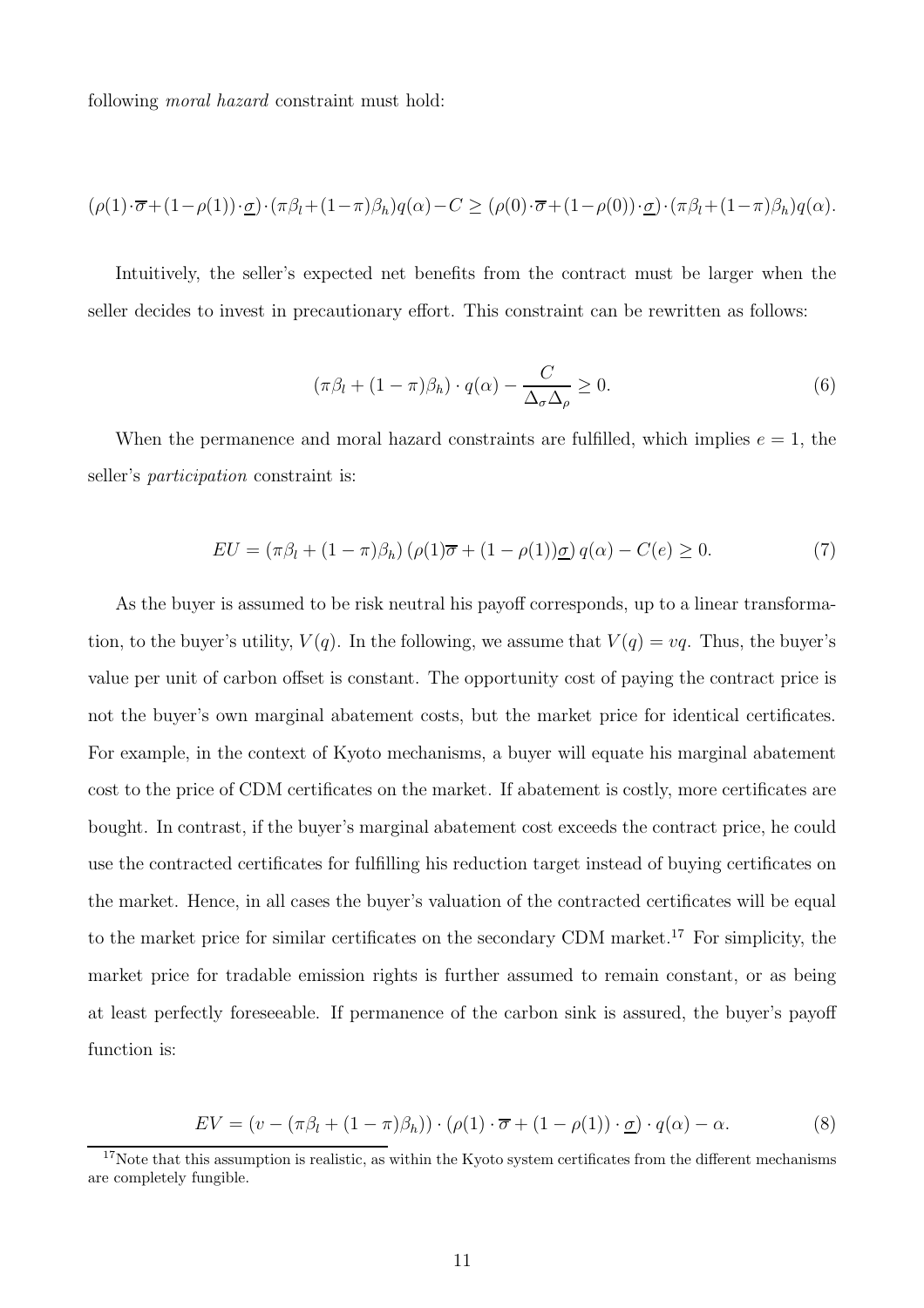Note that the buyer's objective of permanence implies that contract breach cannot occur under any circumstances, including a situation where a contingency might arise. Therefore, potential contract damages granted by a court do not enter into (8). Given our permanence constraint, it is clear that the contract needs to be enforcement-proof and cannot entirely rely on coercive measures to incentivise the seller to perform.

## 3 Optimal choice of contract for observable opportunity costs

The optimal contract maximizes the buyer's payoff under the relevant permanence constraints, (2) and (3), and the moral hazard incentive constraint (6). To solve for the optimal contract payments, we will first ignore the participation constraint within the optimisation and then check (*ex post*) that constraint (7) is slack. The corresponding optimisation problem is:

$$
\max_{\alpha,\beta_l,\beta_h} (8), \text{ subject to } (2), (3), \text{ and } (6). \tag{9}
$$

The Lagrange multipliers for the constraints (2), (3), and (6) are denoted with  $\lambda_1$ ,  $\lambda_2$ , and  $\lambda_3$ . For the high-outcome permanence constraint  $(t_h, \beta_h)$ , the Lagrange multiplier is:

$$
\lambda_1 = \frac{\pi \underline{\sigma}(v(\rho \Delta_\sigma + \underline{\sigma})q'(\alpha) - 1)}{(1 - \gamma \theta)(\pi t_l + (1 - \pi)t_h)z'(\alpha)},\tag{10}
$$

which is positive for a sufficient large  $v$ . The Lagrange multiplier for the low-outcome permanence constraint  $(t_l, \beta_l)$  is:

$$
\lambda_2 = \frac{(1-\pi)\underline{\sigma}(v(\rho\Delta_\sigma + \underline{\sigma})q'(\alpha) - 1)}{(1-\gamma\theta)(\pi t_l + (1-\pi)t_h)z'(\alpha)},\tag{11}
$$

which is again positive for a sufficiently large  $v$ . The Lagrange multiplier for the moral hazard incentive constraint is:

$$
\lambda_3 = \rho \Delta_\sigma + \underline{\sigma} \left( 1 + \frac{(-v(\rho \Delta_\sigma + \underline{\sigma}) q'(\alpha) + 1)}{(1 - \gamma \theta)(\pi t_l + (1 - \pi)t_h) z'(\alpha)} \right) \tag{12}
$$

and is positive for a small  $\sigma$ , which implies a severe enough moral hazard problem.<sup>18</sup>

<sup>&</sup>lt;sup>18</sup>It could be argued that with a very low  $\underline{\sigma}$ , the amount of carbon sequestered would be too small for the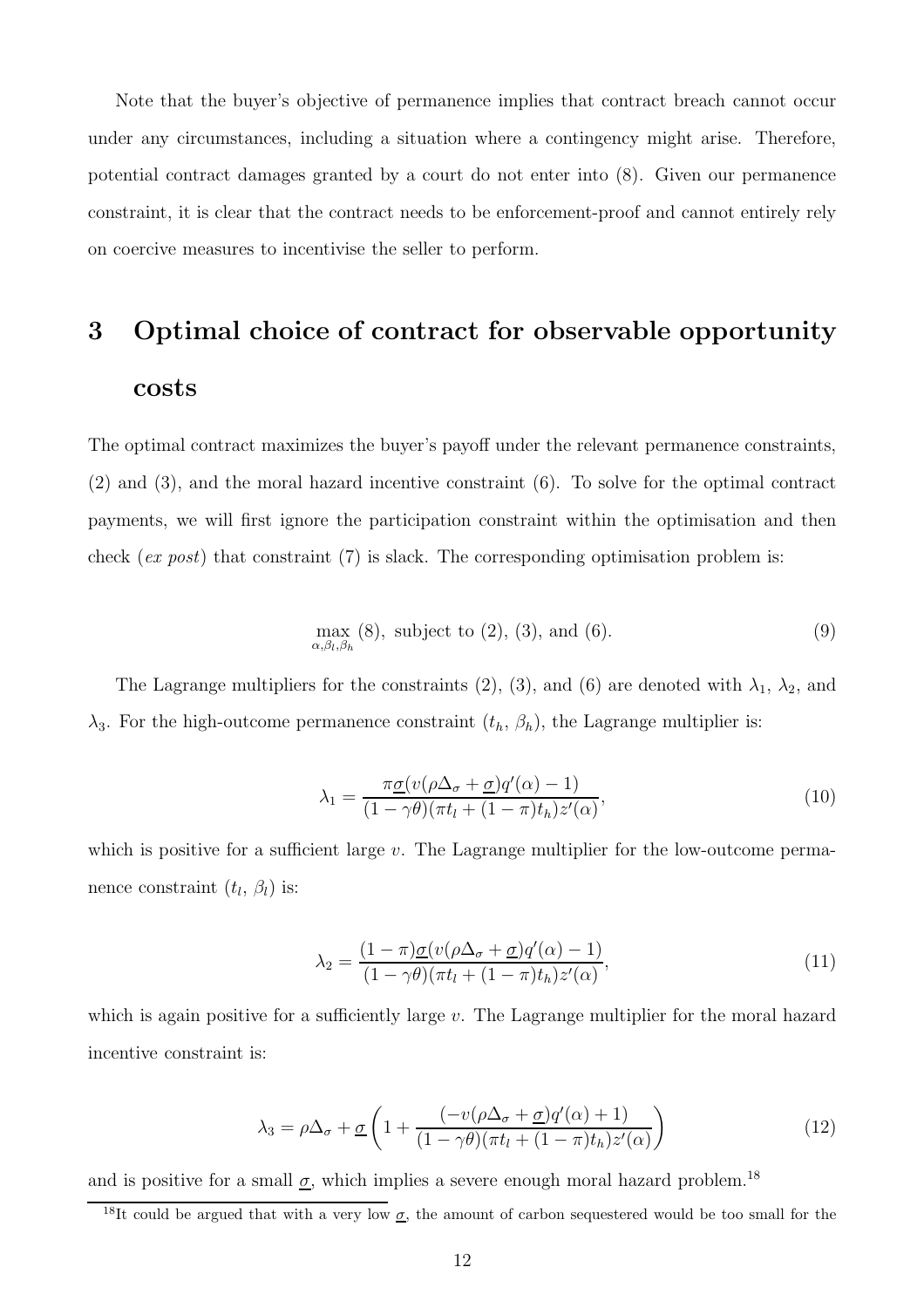In the remainder of this section we concentrate on the case where all constraints are binding and consider alternative scenarios in Section 4. We assume for the time being that problems of opportunism, i.e. moral hazard and opportunistic contract breach, are large enough to be taken into account within the buyer's choice of contract payments. In this case, contracted transfers are entirely determined by  $(2)$ ,  $(3)$ , and  $(6)$ , each holding with equality. Hence:

$$
\alpha^* = z^{-1} \left( \frac{\underline{\sigma}}{(1 - \gamma \theta)(\pi t_l) + (1 - \pi)t_h)} \cdot \frac{C}{\Delta_\rho \Delta_\sigma} \right),\tag{13}
$$

$$
\beta_l^* = \frac{C \cdot t_l}{(\pi t_l + (1 - \pi)t_h)\Delta_\rho \Delta_\sigma q(\alpha)},\tag{14}
$$

$$
\beta_h^* = \frac{C \cdot t_h}{(\pi t_l + (1 - \pi)t_h)\Delta_\rho \Delta_\sigma q(\alpha)}.
$$
\n(15)

Substitution of (14) and (15) into (1) for a positive effort yields the following expected payoff for the seller at the time of contracting:

$$
EU^* = \frac{\rho(0)\overline{\sigma} + (1 - \rho(0))\underline{\sigma}}{\Delta_{\rho}\Delta_{\sigma}}C.
$$
\n(16)

The expected value is always positive, which implies that the participation constraint (7) is indeed slack. Thus, the seller receives a positive *ex ante* rent that is entirely determined by the moral hazard in precaution. In fact, the expected rent corresponds exactly to the rent given up to the seller in a standard moral hazard setting (see Laffont and Martimort, 2002). Consequently, the existence of the incomplete enforcement problem does not influence the seller's *ex ante* expected rent. This is due to the timing of the contract. Since the seller decides on providing effort before his opportunity cost is realised, the moral hazard incentive constraint (6) is formulated with respect to the *expectation* of those payoff components that are not affected by the contingency, i.e.  $(\pi \beta_l + (1-\pi)\beta_h)q(\alpha)$ . Note that the buyer can discriminate for the different realizations of opportunity cost by choosing the respective per unit contract price  $\beta_i$ , which is possible as the realisation of  $\tilde{t}$  is observed. Thus, for different realizations of  $\tilde{t}$  the wedge in the seller's payoffs necessary to induce precautionary effort will differ. For  $i \in [l, h]$  the respective difference in seller's payoffs is:

buyer to demand permanence. Yet for a climate mechanism such as Kyoto's CDM to remain politically credible, permanence may be demanded even where the costs of ensuring this are high.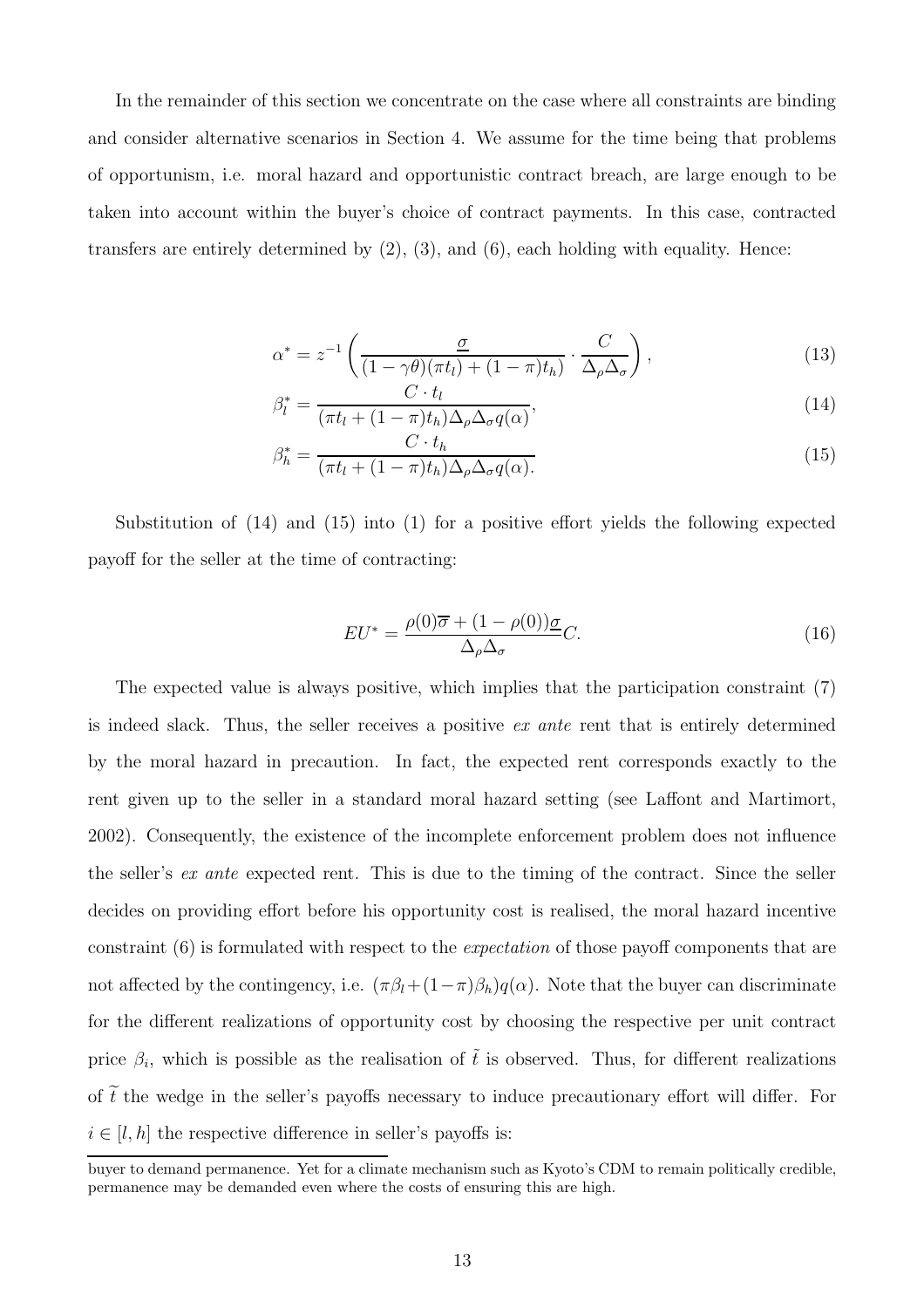$$
(\beta_i^* \overline{\sigma} q(\alpha^*) - C) - (\beta_i^* \underline{\sigma} q(\alpha^*) - C) = \frac{t_i}{\pi t_l + (1 - \pi)t_h} \cdot \frac{C}{\Delta_\rho}.
$$
 (17)

Note that  $C/\Delta_\rho$  represents the wedge for a standard moral hazard problem. Hence, equation (17) implies that the *ex post* difference in payoffs is larger than the standard moral hazard wedge if  $t<sub>h</sub>$  realizes and, conversely, lower for a realisation of  $t<sub>l</sub>$ . Yet considered *ex ante*, the expected difference corresponds exactly to the standard moral hazard wedge.

With all constraints binding, the buyer's choice of the contracted transfers is entirely driven by the need to prevent opportunistic behaviour on the part of the seller. Consequently, the choice of upfront investment as defined by (13) is independent of the buyer's marginal returns from the generated carbon offsets. Instead,  $\alpha^*$  is dependent on the determinants of incomplete contract enforcement and moral hazard in precaution. As  $z^{-1}(\cdot)$  is increasing and (quasi-)convex in its argument,  $\alpha^*$  will be larger if incentivising precautionary effort becomes more expensive, i.e. if  $\frac{C}{\Delta_\rho \Delta_\sigma}$  increases. The same holds for the seller's expected gain from opportunistic contract breach. The latter will be larger if contract enforcement in the host country is weak, i.e. if  $\gamma\theta$ is low. Intuitively, this relationship reflects the general insight that foreign direct investment increases with contract enforcement.

The necessity of using the upfront investment  $\alpha$  as an instrument to deter opportunistic behaviour by the seller has some important implications with respect to project size. To illustrate this, assume (23) and (24) are both linear for a specific range of  $\alpha$ . A linear  $q(\alpha)$  would imply that a doubling in upfront payment would also double the amount of carbon sequestered. Hence, if enforcement were complete scaling up a project would always be rational as long as the relationship between the upfront payment and carbon sequestration remains linear.<sup>19</sup> In a contract driven by moral hazard and incomplete enforcement, the contracted upfront payment is determined by (13), which in turn fixes the contracted offset at the level  $q(\alpha^*)$ . Therefore, the problem of potential opportunism on the part of the seller limits the size of carbon sequestration projects even if a scale-up were desirable otherwise.

Note from (13) that if the seller's expected gains from opportunistic contract breach increase, i.e.  $((1 - \gamma \theta)(\pi t_i) + (1 - \pi)t_h)$ , the contracted upfront investment tends towards zero. Limited

<sup>&</sup>lt;sup>19</sup>Note that over a restricted range of  $\alpha$ , such a linear relationship is not implausible, as an increase in upfront payment could always be used to acquire the necessary combination of production factors for a linear scale-up. Hence, as long as prices for production factors—most importantly land—do not change, a linear scale-up might be plausible.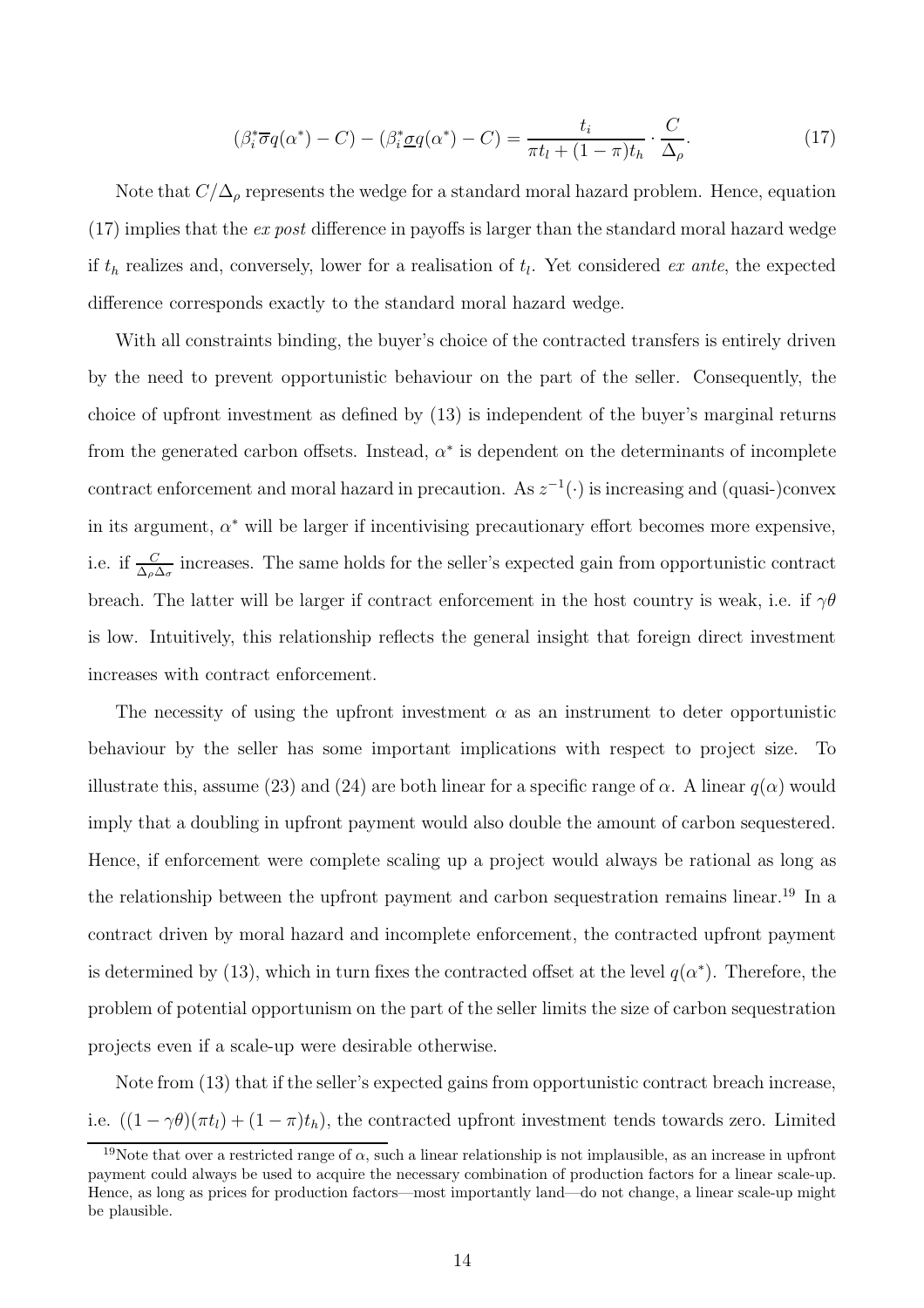enforcement provides—at least in tendency—an explanation for the observed lack of upfront financing for CDM forestry projects. Indeed, upfront payments tend to exist only in contracts of the kind established by development-oriented institutions such as the World Bank's BioCarbon Fund, and not in the commercial contracts that have evolved under the CDM. The far smaller voluntary markets have witnessed wide experimentation in payment types and schedules including the provision of upfront payments.<sup>20</sup> Larger upfront investments could potentially enable the seller to acquire additional territory for afforestation or reforestation, which, as discussed, could help with scaling-up.

### 4 Comparisons of different contractual setups

Our framework lends itself to a comparison of alternative contract regimes. In this section, we present several comparisons that are of particular importance in the realm of carbon contracts. Yet most of the conclusions drawn can also be interpreted in a more general context of foreign direct investments related to purchase contracts for commodities produced in developing countries. First, we compare the contract established in Section 3 with a situation where the seller's opportunity costs are unobservable to the buyer. Second, we compare the contract with a situation where the buyer implements the project himself. The third case focuses on a contract without moral hazard while the fourth investigates alternative liability regimes for invalidated carbon certificates. Finally, we look at the case where the buyer can influence contract enforcement *ex ante*.

#### 4.1 Contract with unobservable opportunity costs

In many areas, it is likely that the seller's opportunity cost is driven by multiple factors including commodities' prices. As a consequence, the precise levels of these are unlikely to be observed by the buyer with much degree of certainty. In the following, we relax the assumption that the seller's opportunity cost is observable to the buyer and hence, can be used to set the level of the backloaded payment. As a consequence, there exists only one contracted per unit price  $\beta$ and the buyer's contract design is altered as follows.

<sup>&</sup>lt;sup>20</sup>For example, the International Small Group Tree Planting Programme (TIST) in Tanzania makes upfront cash payments to farmers (Scurrah-Ehrhart, 2006).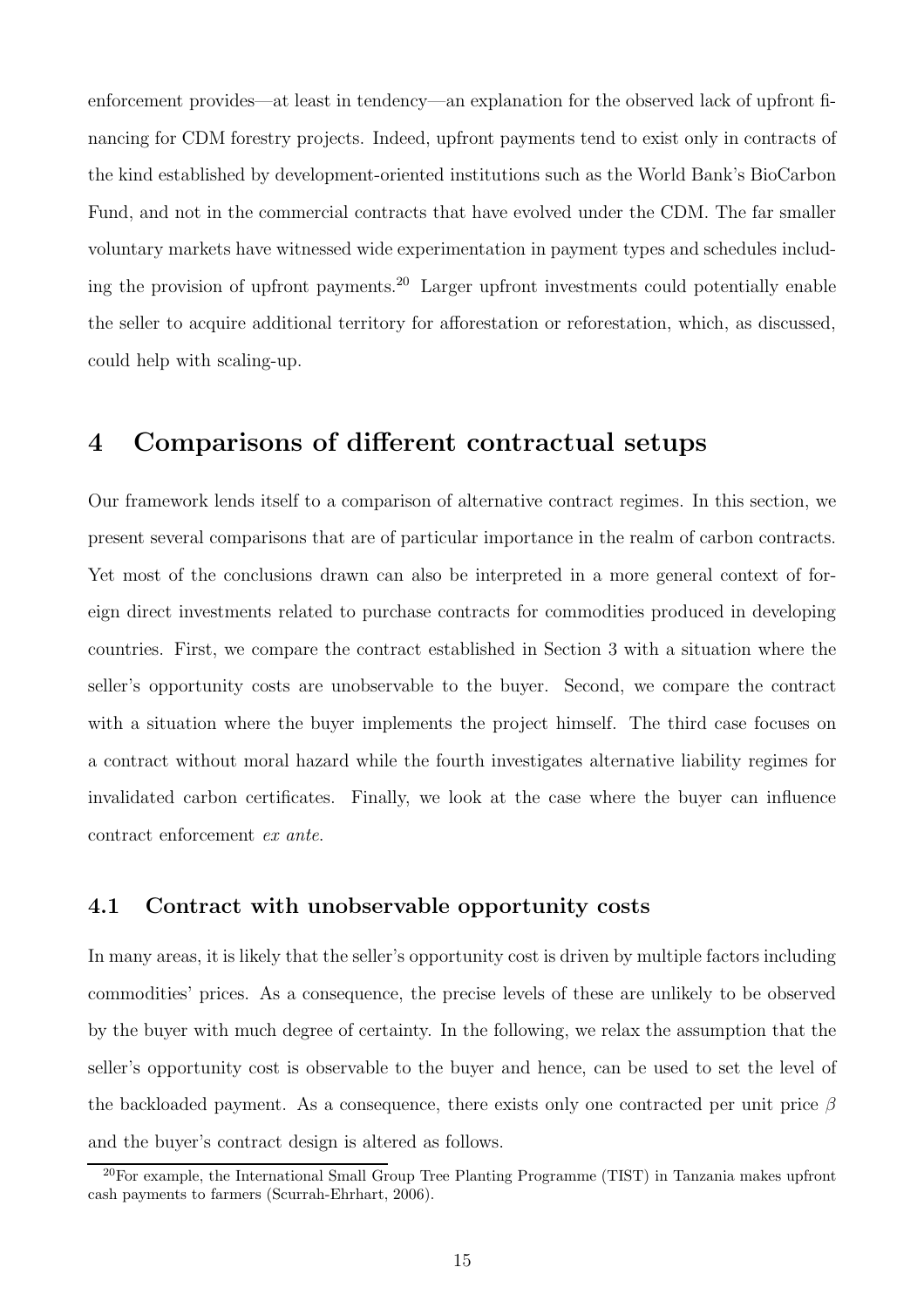Given that the backloaded payment can no longer be made contingent on the realisation of the seller's opportunity cost, the following moral hazard incentive constraint must hold:

$$
(\rho(1) \cdot \overline{\sigma} + (1 - \rho(1)) \cdot \underline{\sigma}) \cdot \beta q(\alpha) - C \geq (\rho(0) \cdot \overline{\sigma} + (1 - \rho(0)) \cdot \underline{\sigma}) \cdot \beta q(\alpha).
$$
 (18)

Furthermore, there exists only one relevant permanence constraint, which is:

$$
\beta \cdot \underline{\sigma} q(\alpha) - (1 - \gamma \theta) t_h \cdot z(\alpha) \ge 0. \tag{19}
$$

The buyer's objective function becomes:

$$
EV_U = (v - \beta) \cdot (\rho(1) \cdot \overline{\sigma} + (1 - \rho(1)) \cdot \underline{\sigma}) \cdot q(\alpha) - \alpha.
$$
 (20)

In order to obtain the buyer's optimal contract, the following programme  $(P)$  is solved:

$$
\max_{\alpha,\beta}(20), \text{ subject to (19) and (18).}
$$

We denote the Lagrange multiplier for the permanence constraint  $\lambda'_{1}$  $\lambda'_1$ , and  $\lambda'_2$  $_2'$  for the moral hazard incentive constraint. The solution for the first multiplier is:

$$
\lambda_1' = \frac{\underline{\sigma}(v(\rho\Delta_{\sigma} + \underline{\sigma})q'(\alpha) - 1)}{(1 - \gamma\theta)t_h z'(\alpha)},
$$

which is again positive for  $v$  large enough. The Lagrange multiplier for the moral hazard incentive constraint is:

$$
\lambda_2' = \rho \Delta_\sigma + \underline{\sigma} \left( 1 + \frac{(-v(\rho \Delta_\sigma + \underline{\sigma}) q'(\alpha) + 1)}{(1 - \gamma \theta)(\pi t_l + (1 - \pi) t_h) z'(\alpha)} \right),
$$

which is again positive for  $\underline{\sigma}$  low enough.

Solving  $(19)$  and  $(18)$  each holding with equality, the contracted transfers are given by:

$$
\alpha_U^* = z^{-1} \left( \frac{C_{\mathcal{Q}}}{(1 - \gamma \theta) t_h \cdot \Delta_\rho \Delta_\sigma} \right),\tag{21}
$$

$$
\beta = \frac{C}{\Delta_{\rho} \Delta_{\sigma} q(\alpha_U^*)}.
$$
\n(22)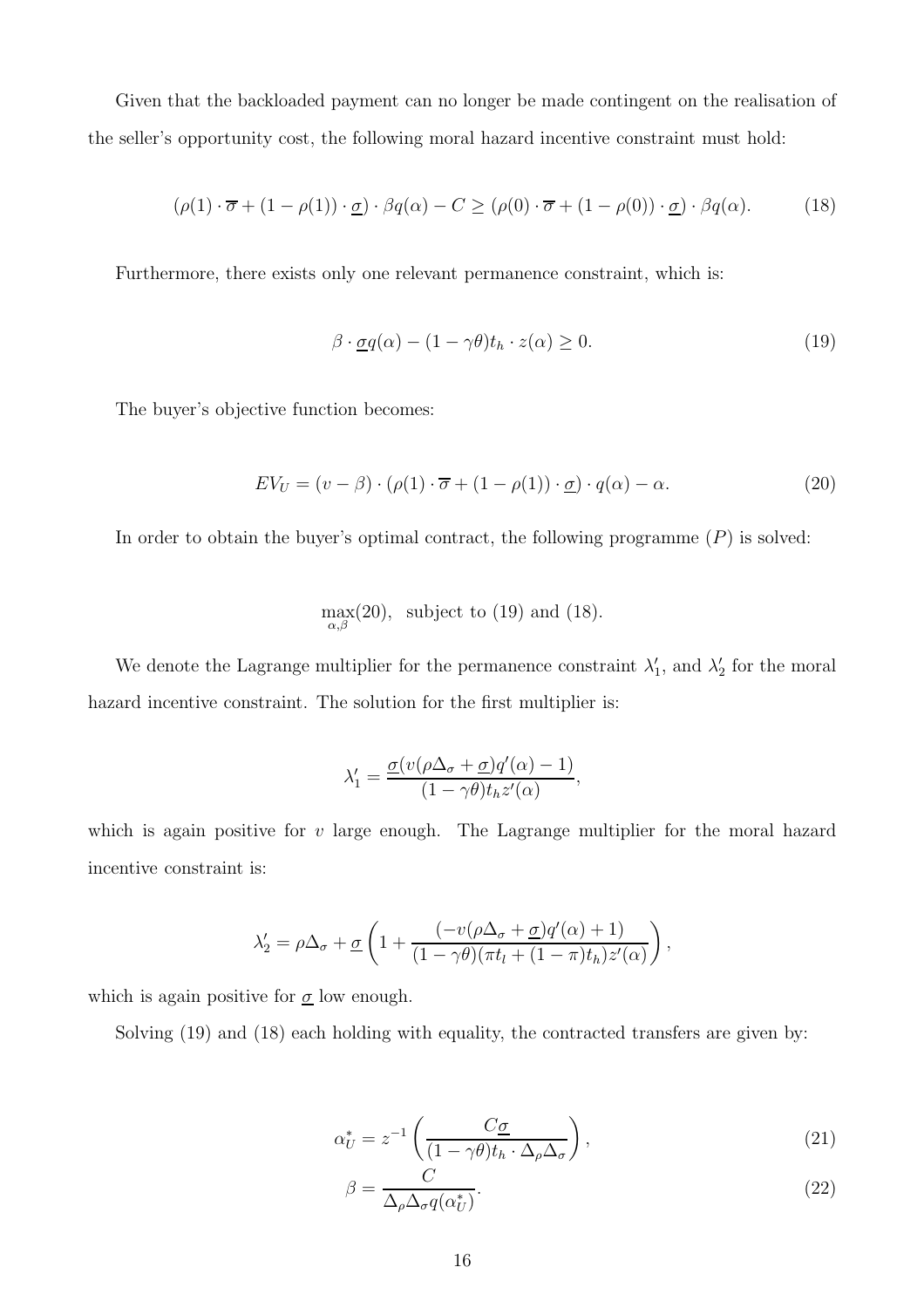A comparison of this contract with one defined by (13) to (15) reveals that coupling contracted per unit prices to the observed opportunity costs will always be (at least weakly) preferred by the buyer and the seller. To see this, note that the contract defined by (21) and (22) implies that the seller's expected rent is exactly the same as under observable opportunity costs, as defined by (16). This is quite intuitive as in both cases the expected rent is to incentivise the same level of precaution. At the time of contracting, the seller would be indifferent between both contracts. Furthermore, a comparison of (13) with (25) shows that  $\alpha_U^* < \alpha_O^*$ . Consequently, with a lower quantity of carbon sequestered, the buyer's gains from the contract will be lower when the seller's opportunity cost is unobservable.

Intuitively, the buyer is less willing to risk higher upfront payments if there is asymmetric information on the seller's opportunity cost. Both the amount of carbon sequestered and the buyer's rent from the contract will increase if backloaded payments are made contingent on the realisation of t. This result therefore provides support to the possibility of indexing the backloaded payment to the seller's opportunity cost wherever this is feasible.<sup>21</sup>

#### 4.2 Comparison with an integrated relationship

In order to compare explicit levels of the upfront investment  $\alpha$  in different contractual setups we first specify the functional relationships between the upfront investment, carbon sequestration, and opportunity cost. For simplicity, we assume the following specifications for the remainder of the paper:

$$
q(\alpha) = \alpha^{1/2},\tag{23}
$$

$$
z(\alpha) = d \cdot \alpha^{1/2},\tag{24}
$$

where we assume d to be small enough for constraints  $(2)$  and  $(3)$  to be quasi-concave. Note that the assumption of concave  $q(\cdot)$  and  $z(\cdot)$  is intuitive in a variety of cases where the offset project might be fixed in some of its production inputs, e.g. fertile land, labour supply, and so on. Moreover, the productivity of  $\alpha$  for its intended use is plausibly not lower than for the seller's outside option. For (23) and (24), the corresponding transfers within the contract

 $\frac{21}{21}$  For a different argumentation in favour of indexing based on risk-aversion, see Benitez *et al.* (2006).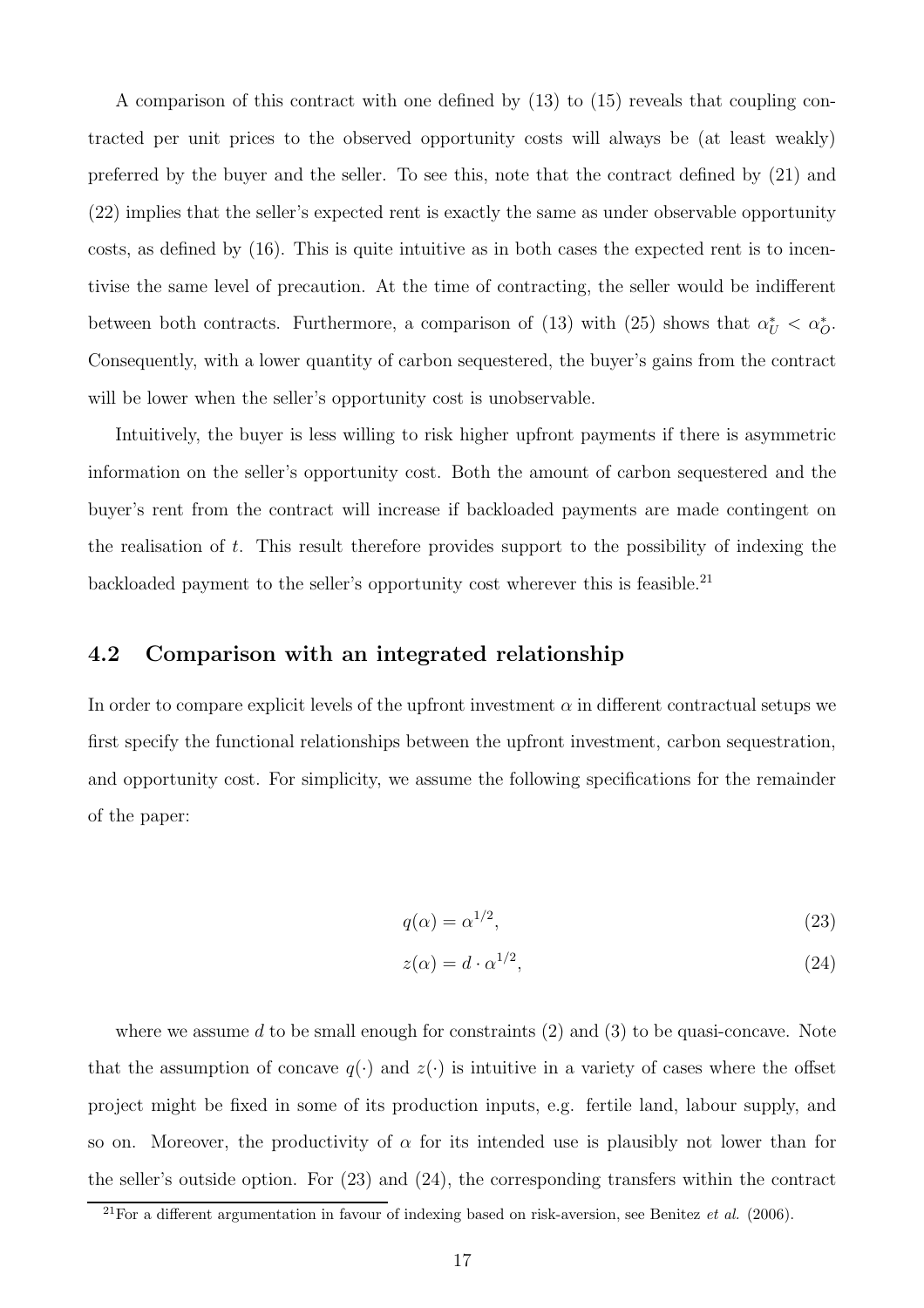determined by  $(13)$  to  $(15)$  is given by:

$$
\alpha_O^* = \left(\frac{\underline{\sigma}}{d(1-\gamma\theta)(\pi t_l + (1-\pi)t_h)} \cdot \frac{C}{\Delta_\rho \Delta_\sigma}\right)^2,\tag{25}
$$

$$
\beta_l = \frac{t_l(1 - \gamma \theta)d}{\underline{\sigma}},\tag{26}
$$

$$
\beta_h = \frac{t_h (1 - \gamma \theta) d}{\underline{\sigma}}.\tag{27}
$$

Unsurprisingly,  $\alpha_O^*$  decreases in the buyer's incentive for opportunistic contract breach, i.e.  $d(1-\gamma\theta)(\pi t_l+(1-\pi)t_h)$ . Hence, just as in the general case, the upfront investment will be lower if the expected opportunity costs are large, contract enforcement is low, or the productivity of the outside option is comparatively large. Yet the difference in the seller's payoffs necessary to induce positive effort in precaution, that is  $\frac{C}{\Delta_\rho \Delta_\sigma}$ , is only a determinant of  $\alpha$  but not the the contracted per unit payment  $\beta_i$ . The wedge necessary to preclude moral hazard is thus created through the choice of  $\alpha$ , while the role of  $\beta_i$  is reduced to guarantee permanence. Both of the contracted prices increase in the seller's incentive to breach the contract to counteract the corresponding decrease in upfront investment.

An important case for comparison is one in which the buyer chooses his investment in carbon sequestration through unconstrained optimisation. Intuitively, this corresponds to a situation where the buyer would implement the forestry project himself. In this case the upfront investment would not be affected by opportunistic behaviour since the buyer can be conceived of as a single entity. Hence, the objective function of the buyer would be:

$$
EV_{FB} = v \cdot (\rho \overline{\sigma} + (1 - \rho) \underline{\sigma}) q(\alpha) - \alpha - C.
$$
 (28)

Note that as the buyer implements the project himself he will incur the costs of precaution C. No contract transfers are made. In order to determine the optimal level of investment the buyer optimises (28) without constraints. To compare explicit levels of  $\alpha$  we specify the function  $q(\alpha)$  as in (23). The result of the unconstrained optimisation of (28) with respect to  $\alpha$  then leads to:

$$
\alpha_{FB} = \left(\frac{1}{2}v(\rho\overline{\sigma} + (1-\rho)\underline{\sigma})\right)^2.
$$
\n(29)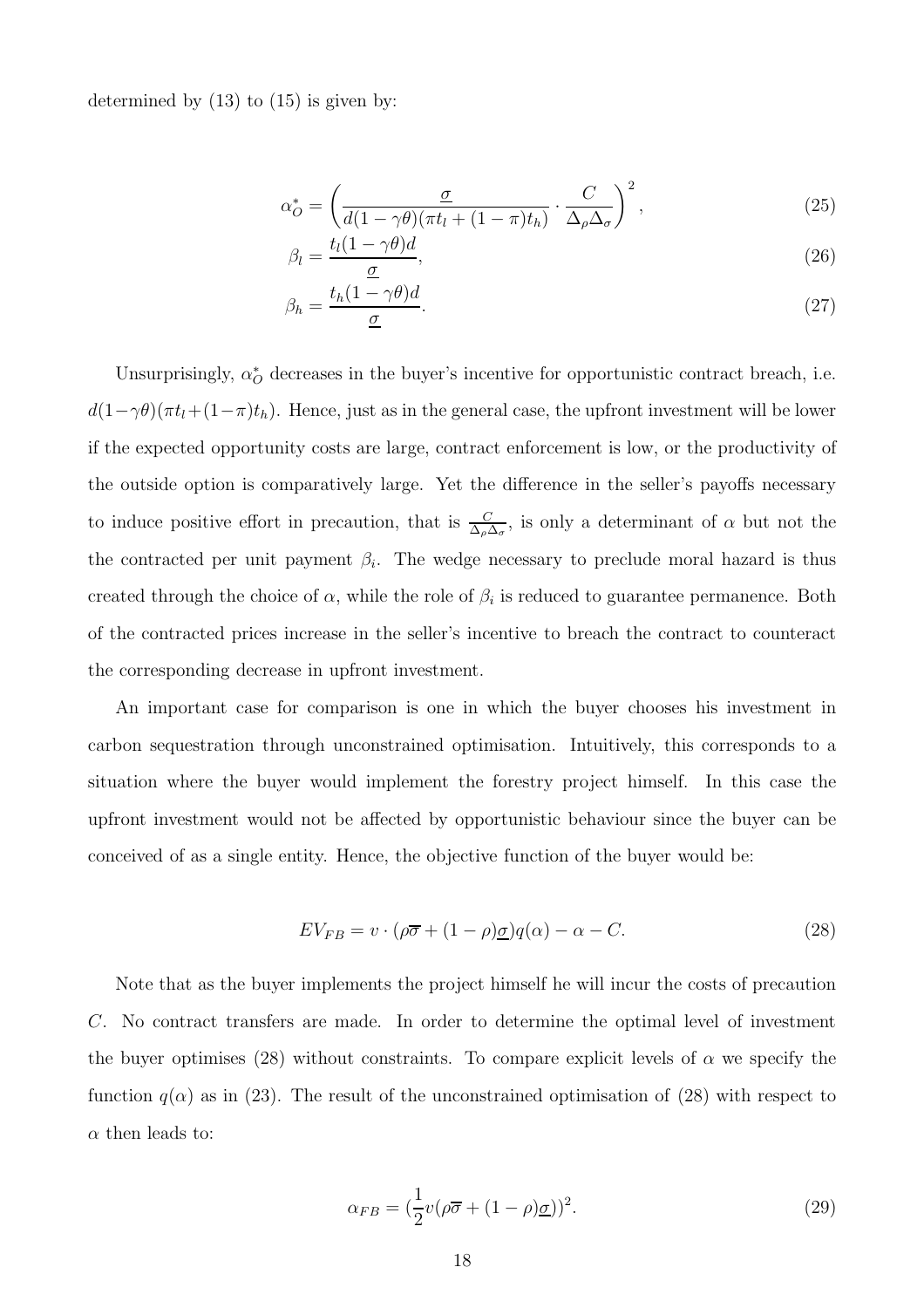A comparison of (29) with (25) yields that  $\alpha_{FB}$  is larger than  $\alpha_{O}^*$  as defined in (25) if:

$$
v(\rho \overline{\sigma} + (1 - \rho)\underline{\sigma}) > \frac{2\underline{\sigma}}{d(1 - \gamma \theta)(\pi t_l + (1 - \pi)t_h)} \cdot \frac{C}{\Delta_\rho \Delta_\sigma}.
$$
 (30)

Given specifications (23) and (24), this is the condition for which the Lagrange multipliers for the permanence constraints, i.e.  $\lambda_1$  and  $\lambda_2$  as defined in (10) and (11), are positive. Hence, for the range of  $v$  for which the contract would be made, the contracted upfront investment is always distorted downwards compared to a situation where the buyer implements the project by himself. Integration of project investor and developer is always preferable as the amount of carbon sequestered is unambiguously larger.

In the real world, however, an integrated contract relationship is rare for a number of reasons. First, under the rules of the CDM, the host country is required to undertake a 'sustainability check', which often implies contracting with local people who in turn are supposed to benefit from implemented projects (Olsen and Fenhann, 2008). Second, host countries often express fear of 'carbon colonialism' whereby buyers take land out of alternative production such as for agriculture in order to offset own emissions but without seeking the participation of local people (see Lövbrand *et al.*, 2009). Third, search costs for international buyers, e.g. for appropriate project sites at the local level, while not explicitly modelled in this paper might be prohibitive.<sup>22</sup>

#### 4.3 Contract without moral hazard

We now consider the case where the moral hazard constraint  $(6)$  is slack. The size of the overall contract payment on the left-hand side of each binding permanence constraint, (2) and (3), is large enough to incentivise due care. As can be seen from (12), this occurs if  $\sigma$  is significantly large. The only remaining problem of contractual opportunism is ensuring permanence. Note that this is where only a relatively low proportion of the carbon sink is lost in the event of a contingency. The upfront investment is then determined by substituting (2) and (3) holding with equality into (8) and optimizing with respect to  $\alpha$ . For the specifications of (23) and (24), the corresponding upfront investment is then

 $22$ Search costs have been extensively modelled in the economic literature, for example, see Weitzman (1979), Stahl (1989), and for international transactions, see Rauch (1999). These costs may be lower for a government buyer looking to contract with a government seller in contrast to project-level transactions.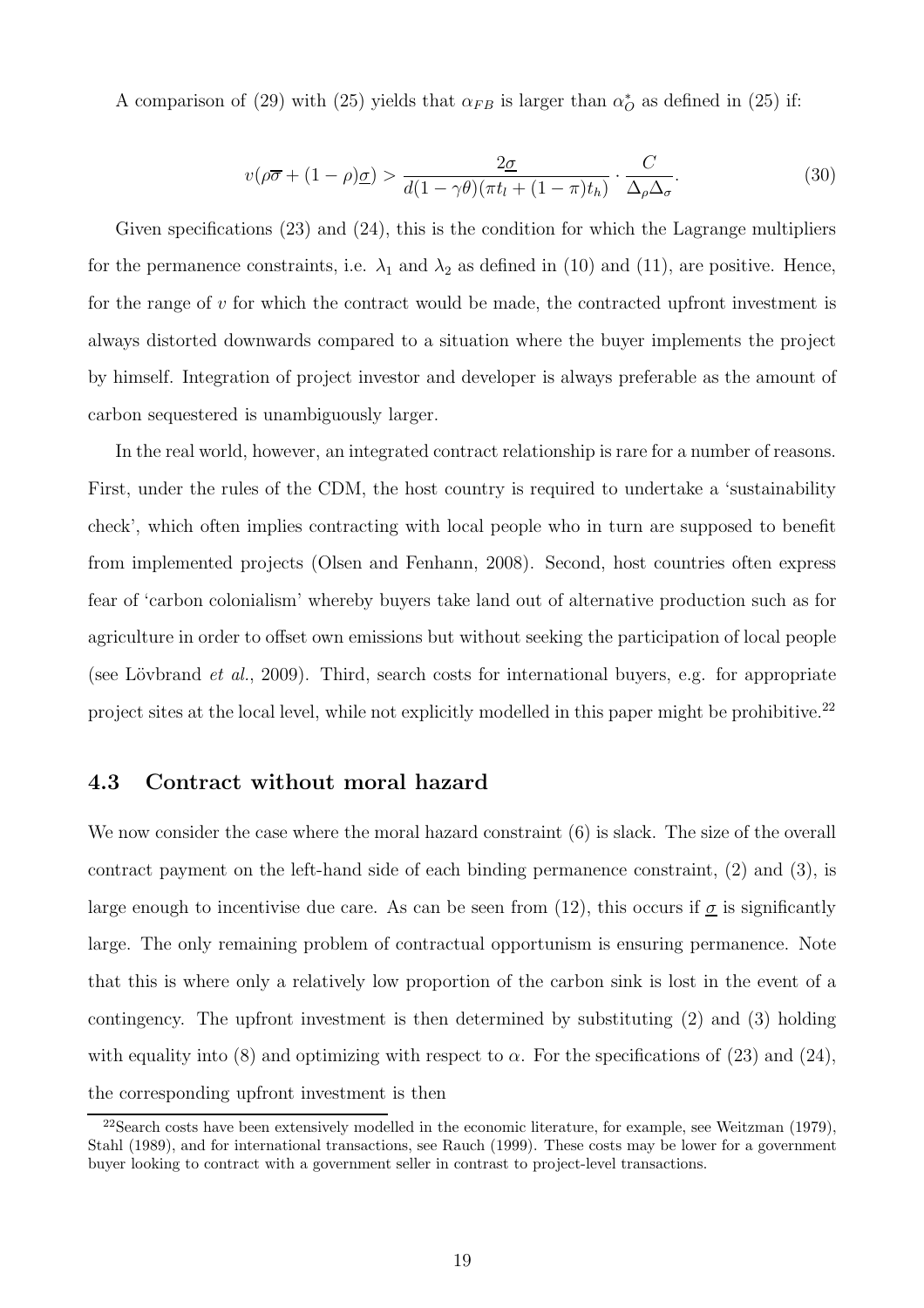$$
\alpha_{Perm} = \left(\sqrt{\alpha_{fb}} - \frac{d(1-\gamma\theta)\left((1-\pi)t_h + \pi t_l\right)(\rho\overline{\sigma} + (1-\rho)\underline{\sigma})}{2\underline{\sigma}}\right)^2,\tag{31}
$$

while  $\beta_l$  and  $\beta_h$  are determined by (26) and (27). The buyer's demand for permanence leads to a downward distortion of the upfront investment compared to the first best where the degree of distortion is determined by the subtrahend on the left-hand side. Intuitively, the distortion is larger if contract enforcement is weak, i.e.  $\gamma\theta$  is low. This is due to the buyer's need to reduce  $\alpha$  in order to reduce the seller's opportunity cost from alternative use. For the same reason, the distortion increases with the expected value of the seller's outside option and with d, which measures the productivity of z in  $\alpha$ . If, for example, most of  $\alpha$  is spent acquiring land that can be easily transformed into agriculture (i.e. large  $d$ ), an expected cash-crop boom (i.e. large  $((1 - \pi)t_h + \pi t_l)$  would, *ceteris paribus*, increase the risk of a potential contract breach by the seller.<sup>23</sup> To ensure permanence the transformation of land needs to become less attractive in comparison to keeping the forest standing. With weak enforcement, such a decrease in the overall value of the seller's outside option can only be achieved by decreasing the upfront investment. Even in the absence of moral hazard, the buyer's tendency to secure permanence leads to a reduction in investment and therefore in project size.

#### 4.4 Contract under different liability regimes

Until now, we have assumed that the buyer would be constrained by the need to ensure permanence, an assumption informed about the allocation of liability for reducing GHG emissions as defined by the UNFCCC. These regulations prescribe that any forest carbon certificate not covered by an actual offset is to be replaced within the registry of the buyer's country of origin. This (implicit) system of buyer liability originates from the Kyoto Protocol in which only buyer countries can face credible sanctions.<sup>24</sup> Yet, in a future climate agreement liability might be shared with developing countries that host forestry carbon projects (Dutschke and Angelsen, 2008). Thus, liability for carbon reversals could be included in the form of sanctions and penalties for sellers. Another interesting case is one in which no liability for replacing invalidated

<sup>&</sup>lt;sup>23</sup>Note that the seller's ex ante rent is given by  $\frac{(\rho\overline{\sigma}+(1-\rho)\sigma)^2}{2\cdot\sigma^2}\cdot(v\underline{\sigma}-x)x-C$  with  $x=d(1-\gamma\theta)(\pi)t_1+(1-\pi)t_h$ .

 $24$ The Kyoto compliance regime features sanctions such as deeper emissions cuts or exclusion from trading mechanism. These obviously require the existence of an emission reduction target, which exist only for Annex I countries (see UNFCCC, 2005, Decision 27). Therefore, developing (i.e. non-Annex I) countries, being CDM host countries cannot be held liable within the Kyoto system.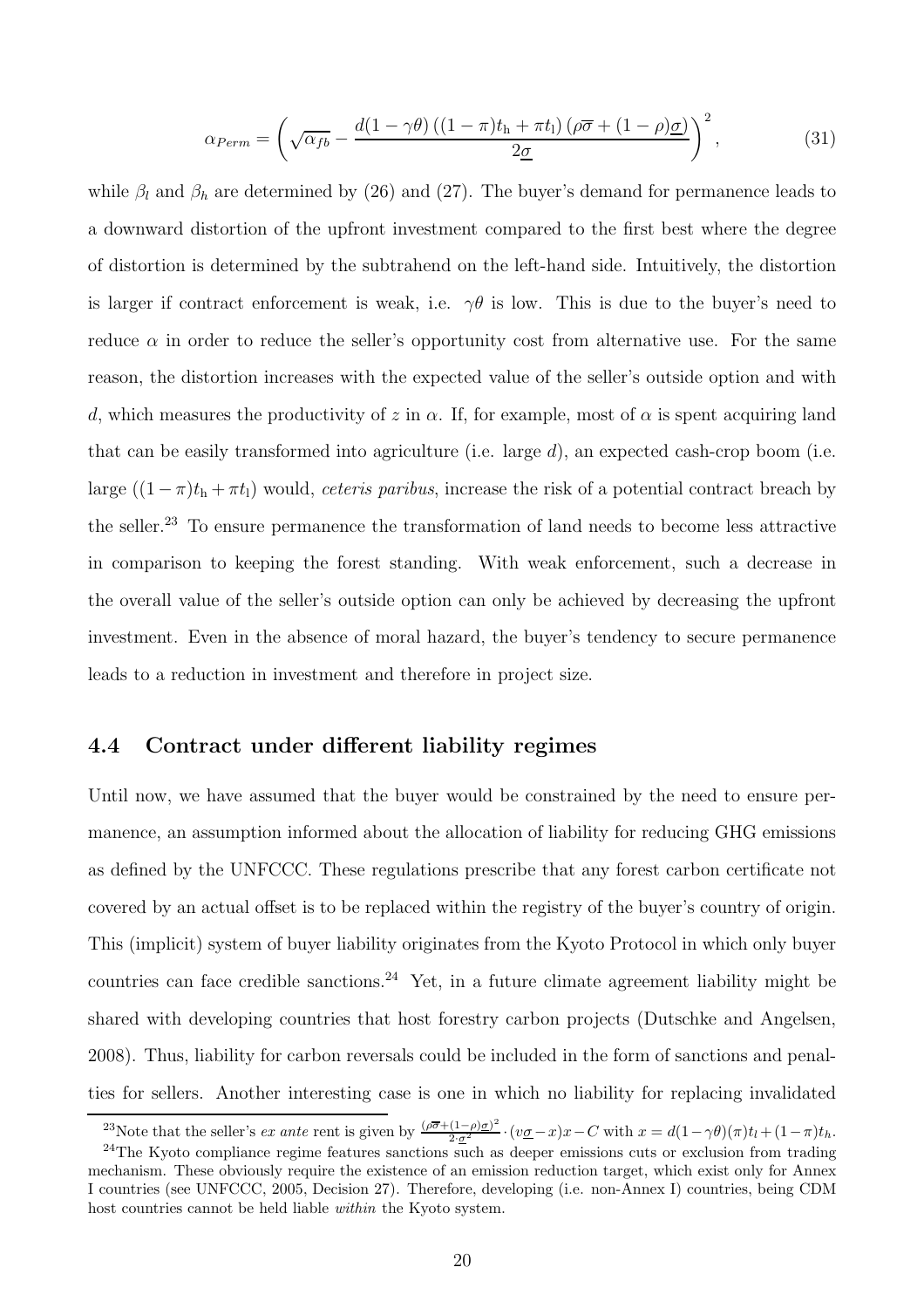offsets exist. Recent voluntary bilateral forest carbon contracts between Norway, and respectively, Brazil and Guyana, perhaps best illustrate this case.<sup>25</sup> Liability is assigned neither to the buyer nor the seller, which implies that any carbon reversals remain uncompensated, whether intentional or not.

Such a situation *without liability* corresponds to a contract in which the permanence constraints are irrelevant for the buyer's investment decision since the purchased certificates would never lose their value. In this case only the moral hazard problem would persist. If  $t<sub>h</sub>$  is large enough, the buyer would no longer be inclined to design an enforcement-proof contract. Instead, he would accept that the seller might breach the contract if the high level opportunity cost realizes. He would receive contract damages with probability  $\gamma$ . The buyer's objective function is given by:

$$
EV_{NoPerm} = (\pi(v-\beta)q(\alpha))(\rho(1)\cdot\overline{\sigma} + (1-\rho(1)) - \alpha + (1-\pi)\gamma\theta t_h z(\alpha). \tag{32}
$$

Note that we assume the timing of the contract is still the same as set down in Section 2. The corresponding moral hazard incentive constraint is altered to:

$$
\pi \beta \cdot q(\alpha) - \frac{C}{\Delta_{\sigma} \Delta_{\rho}} \ge 0.
$$

The corresponding participation constraint is non-binding for  $(1 - \pi)(1 - \gamma \theta)t_h z(\alpha)$  large enough. The optimal level of upfront investment is then found by substituting this constraint holding with equality into (32) and optimizing with respect to  $\alpha$ . Note that this optimisation might also be sensible under buyer liability if the buyer's valuation of forestry offsets is particularly low. Regarding the latter case, buyer liability does not create a strong enough incentive for the buyer to offer a  $\beta$  high enough to guarantee permanence. In the following we focus on the interpretation of a liability-free regime. The optimisation yields:

$$
\alpha_{NoPerm} = \frac{1}{4} \left( (1 - \pi) \gamma \theta t_h + \pi v \left( \rho \overline{\sigma} + (1 - \rho) \underline{\sigma} \right) \right)^2 = \left( \pi \cdot \sqrt{\alpha_{fb}} + (1 - \pi) \frac{1}{2} \gamma \theta t_h d \right)^2.
$$
 (33)

<sup>&</sup>lt;sup>25</sup>The contract between Norway and Guyana, for example, can be seen in the form of a Memorandum of Understanding at:

http://www.regjeringen.no/upload/MD/Vedlegg/Internasjonalt/miljosamarbeid utviklingsland/mou \_norway guyana.pdf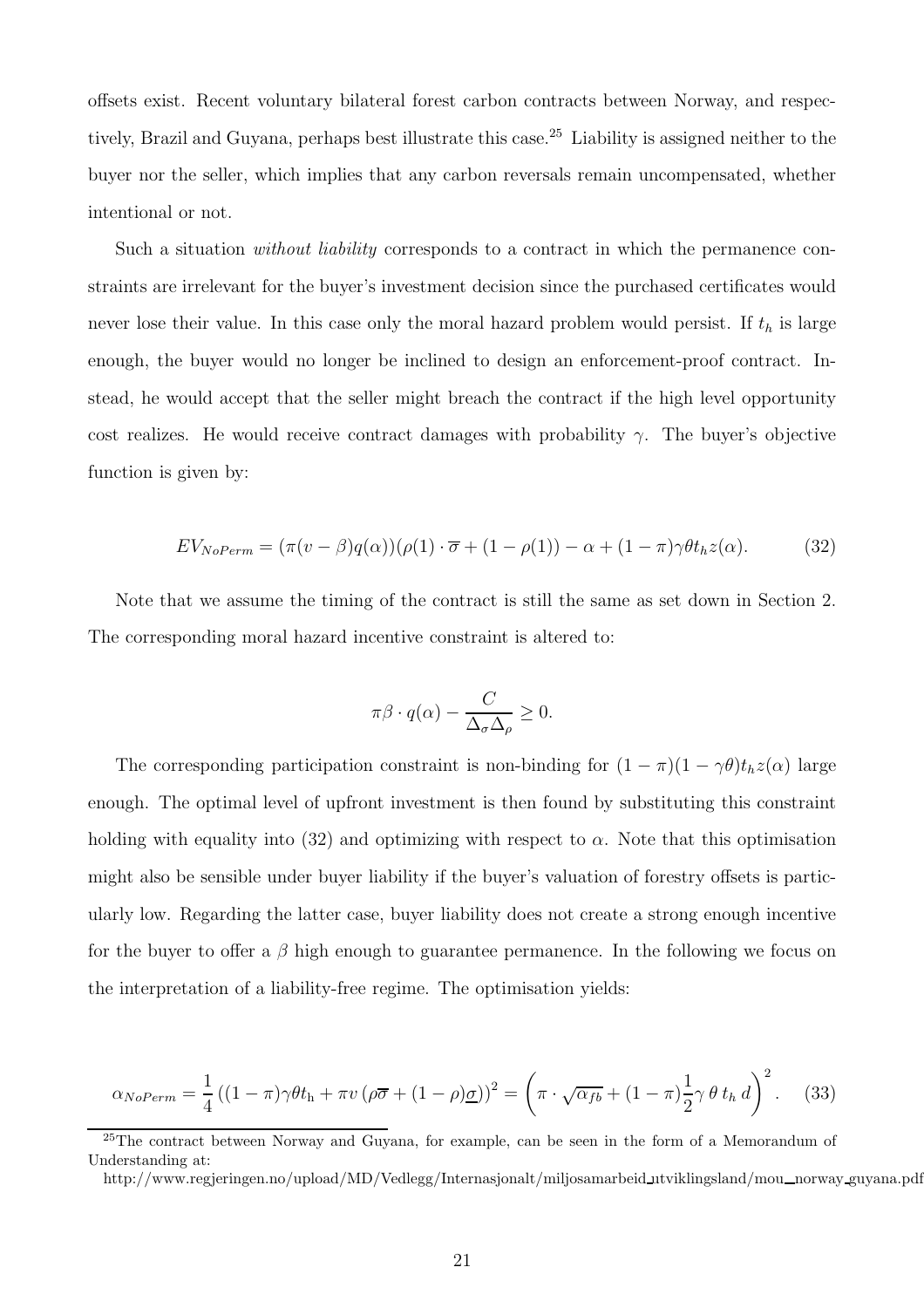The level of upfront investment is determined by the probability-weighted average of the first-best investment and the slope of the marginal expected contract damages. Comparing (33) with (25) and (31) yields several interesting insights. First, if the outside option is very productive in  $\alpha$ , i.e. if d is large, then the upfront investment might be considerably higher in a liability-free system than in one with buyer liability. Second, even if  $\alpha_{NoPerm}$  is larger than the investment under buyer liability this does not necessarily mean that carbon sequestration is greater. This is due to the fact that in the absence of liability, sequestration will only persist with probability  $\pi$ , that is only if opportunity costs remain low. Therefore, if  $\pi$  is small enough, establishing buyer liability might be beneficial from a sequestration perspective in contrast to a liability-free system.

Interestingly, if  $t_h$  is large enough  $\alpha_{NoPerm}$  could *in principle* be larger than the first-best level determined by (29). Hence, if the seller can invest  $\alpha$  in an alternative use that yields high returns, the buyer might even benefit from receiving damages as a consequence of contract breach. Note, however, that this comparison is only valid if the buyer does not have the opportunity to invest in the outside option if he implemented the project by himself. If the alternative investment were open to the buyer, equation (28) would have to be altered accordingly. A subsequent optimisation would then yield levels of upfront investments that are strictly larger than  $\alpha_{NoPerm}$ .

The most obvious alternative to buyer liability would be to establish seller liability. In this case the seller would have to replace certificates cancelled due to carbon reversal.<sup>26</sup> If we maintain our assumption of a sufficiently large replacement value  $v$  of a certificate the seller would never choose his outside option. Under these circumstances the buyer would simply optimise as if contract enforcement were complete. His objective function is then

$$
EV_{NoPerm} = (v - \beta)q(\alpha))(\rho(1) \cdot \overline{\sigma} + (1 - \rho(1)) - \alpha, \tag{34}
$$

which is optimised subject to

 $^{26}$ Within an international treaty, this liability would be attributed to the seller *country* which is not necessarily identical to the entity implementing the project. In the following we abstract from this by assuming that the host country would be able to effectively deter the project developer from reversing the carbon sink. Within our setup this implies that the host country has a better enforcement technology than the buyer under buyer liability.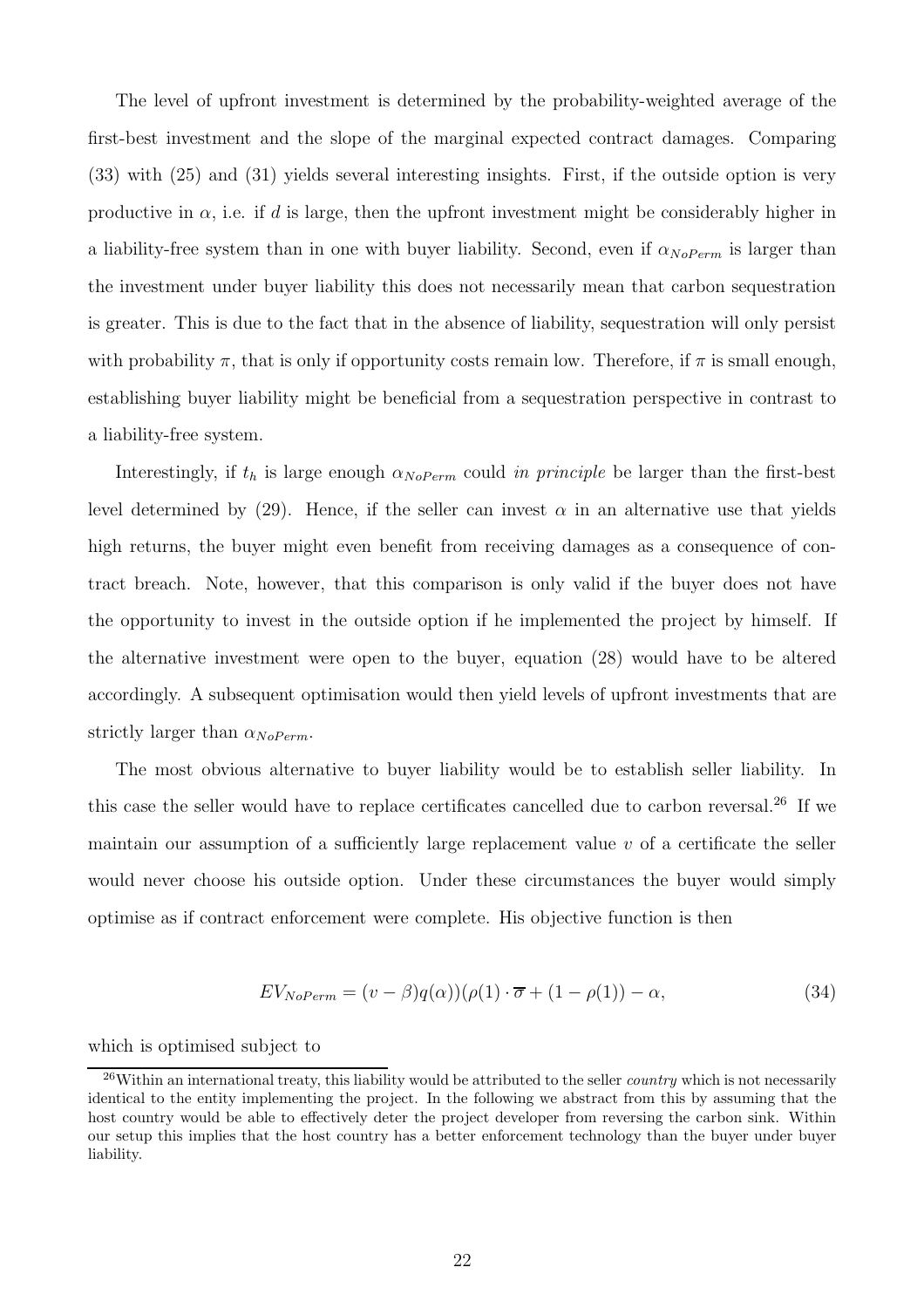$$
\beta \cdot q(\alpha) - \frac{C}{\Delta_{\sigma} \Delta_{\rho}} \ge 0,
$$
\n(35)

as the buyer would still want to incentivise due care. The buyer chooses  $\beta$  such that (35) holds with equality and optimises over  $\alpha$ . Obviously, in this case the optimal upfront investment is equal to  $\alpha_{FB}$ . Hence, establishing seller liability would lead to the same investment level as if the buyer implemented the project himself.

At first sight the current liability regime within Kyoto looks particularly unfortunate. Buyer liability for forestry offsets is likely to yield lower levels of investment in sequestration than a situation where the seller is held accountable for replacing emissions credits lost through carbon reversal. As can be seen from  $(25)$  and  $(31)$ , this inefficiency is larger where host country contract enforcement is weaker. However, within the current framework, seller liability would require an effective sanctioning of CDM host countries. But since these countries were unwilling to take on emissions cuts, this ruled out any possibility of sanctions. This left two choices for Kyoto negotiators, either a system with no liabilities or buyer liability. The former would have implied the non-renewal of carbon credits in the event of carbon reversal, which was not politically feasible given concerns about the use of offsets in lieu of reducing own emissions (IISD, 2001; Ohndorf, 2009). Given worries about high risks of carbon reversal in host countries, a system of no liability gave way to the sole remaining choice of buyer liability. While not perfect, this system reflects the institutional and political realities of Kyoto. It is nevertheless preferable to a liability-free system from a sequestration perspective so long as the probability of realising the high state opportunity cost is minimised. Policy to prevent price speculation during cash crop booms and times of rapid agricultural expansion could be applied to this effect.

#### 4.5 Endogenous enforcement probability

Up to this point, we have assumed that the probability of contract enforcement is exogenously set. In the context of forestry projects, particularly those in a CDM-type setting, this assumption is justified on the basis that project developers implementing individual contracts may have relatively little control over the local institutional setting. Instead, they will depend on third-party contract enforcement, whether undertaken by government institutions or those that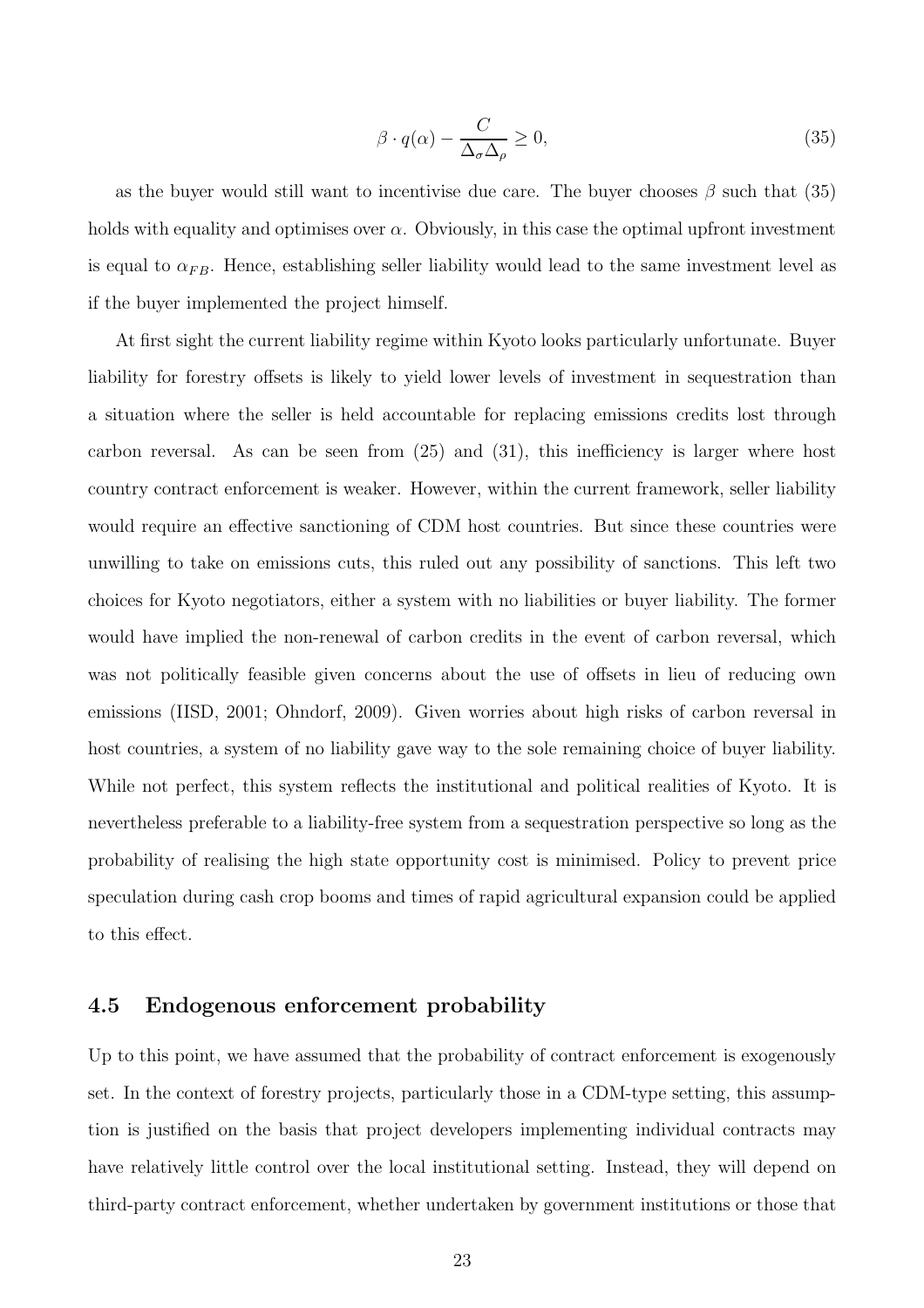utilise more informal group sanctioning, for example, based on customary law or social norms. Contracts made with host country governments instead of with project developers even more strongly justifies the assumption of exogenous contract enforcement due to sovereignty issues. In other words, it is unlikely at the current time that a buyer would be able to influence a country's ability or capacity to enforce contracts.

While policy discussions on the role of forestry carbon activities in a post-2012 international climate agreement gradually move towards a national-level approach, pilot projects continue to be established at the local level in many countries (Sills *et al.*, 2009). Projects will thus continue to play an important role in policy to secure forest climate benefits. Much experimentation is currently taking place on the efficacy of different types of contractual arrangements and incentives implemented in varying contexts. It is becoming increasingly apparent that project developers are putting in place systems and procedures for monitoring activities on the ground, which could influence the enforcement capacity of a given area. In particular, contracts implemented in remote forest areas lacking any kind of institutions for contract enforcement might benefit from these investments. In our framework, this type of investment is conceptualised by assuming that enforcement probability is endogenously set by the buyer.

Following Laffont and Martimort (2002), we assume that the buyer can choose the probability of enforcement  $\gamma \in [0,1]$ . He will then incur the costs  $\kappa(\gamma)$  which are increasing and convex in  $\gamma$  with  $\kappa(0) = 0$  and  $\kappa(1) = \infty$ . For example,  $\kappa(\gamma)$  may reflect the cost of establishing monitoring systems or training more forest rangers to operate in project areas. Again, both moral hazard and permanence constraints are binding, and we assume observable opportunity costs. The objective function then becomes:

$$
EV_{enf} = (v - (\pi \beta_l + (1 - \pi)\beta_h)) \cdot (\rho(1) \cdot \overline{\sigma} + (1 - \rho(1)) \cdot \underline{\sigma}) \cdot q(\alpha) - \alpha.
$$
 (36)

If all constraints are binding we can substitute equations (13) to (15) into (36) and then perform an unconstrained optimisation over  $\gamma$ . For this we assume the following functional form for  $\kappa(\gamma)$ :

$$
\kappa(\gamma) = \frac{1}{1 - \gamma} - 1. \tag{37}
$$

For simplicity we additionally assume  $\theta = 1$ . Under these assumptions the optimal level of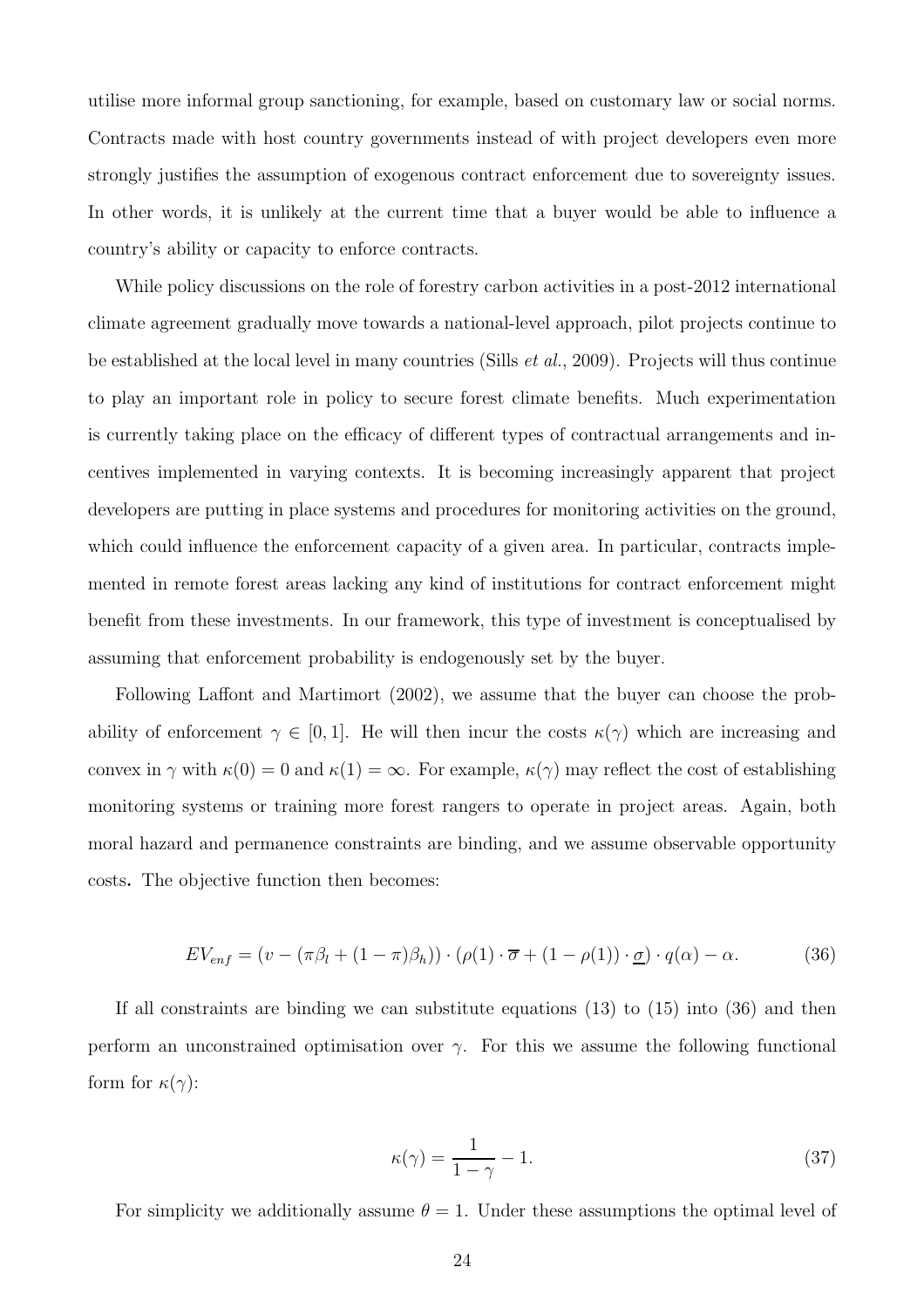$\gamma$  is:

$$
\gamma^* = 1 - \frac{2C^2 \sigma_1^2}{h (h + C(vw - 2d)\sigma_1)},
$$
\n(38)

where  $h = (\pi t_l + (1 - \pi)t_h)\Delta_\rho\Delta_\sigma$  and  $w = (\rho \overline{\sigma} + (1 - \rho)\underline{\sigma})$ . Substitution of (38) into (13) then yields the corresponding optimal upfront investment:

$$
\alpha_{Enf} = \left(\sqrt{\alpha_{fb}} - \frac{d\left((1-\pi)t_h + \pi t_l\right)\Delta_\rho\Delta_\sigma}{2C\underline{\sigma}}\right)^2.
$$
\n(39)

Just as for all contracts with binding moral hazard and permanence constraints,  $\alpha_{Enf}$  is increasing in  $\frac{C}{\Delta_{\rho}\Delta_{\sigma}}$ . Hence, the need to ensure due care on the part of the seller reduces the distortion of the upfront investment compared to the first best.

## 5 Conclusion

Opportunistic behaviour due to incomplete contract enforcement is a risk in many economic transactions. Contracts need to be designed in a way that not only minimises moral hazard in precaution, but also deters opportunistic contract breach under incomplete contract enforcement.

In this paper, an enforcement-proof incentive contract is developed in which a buyer demands a guaranteed delivery of a good or service given a productive upfront payment, moral hazard in precaution, and the potential for opportunistic contract breach. A direct application of our model is the optimal contract design that ensures 'permanence' in forestry carbon offsets—something crucial to any forthcoming international agreement on controlling climate change.

We first determined the optimal contract that ensures both due care in precaution and permanence of the carbon sink. We showed that the seller's expected rent is the same as in a standard moral hazard framework. Upfront investments are, however, restricted and entirely determined by moral hazard and opportunistic contract breach. This restriction in investment leads to a cap in sequestration up to a specific level even if an infinite scale-up would be beneficial in a situation without opportunism. The larger the moral hazard problem, that is the more expensive it is to induce effort, the smaller the distortion. This unexpected result is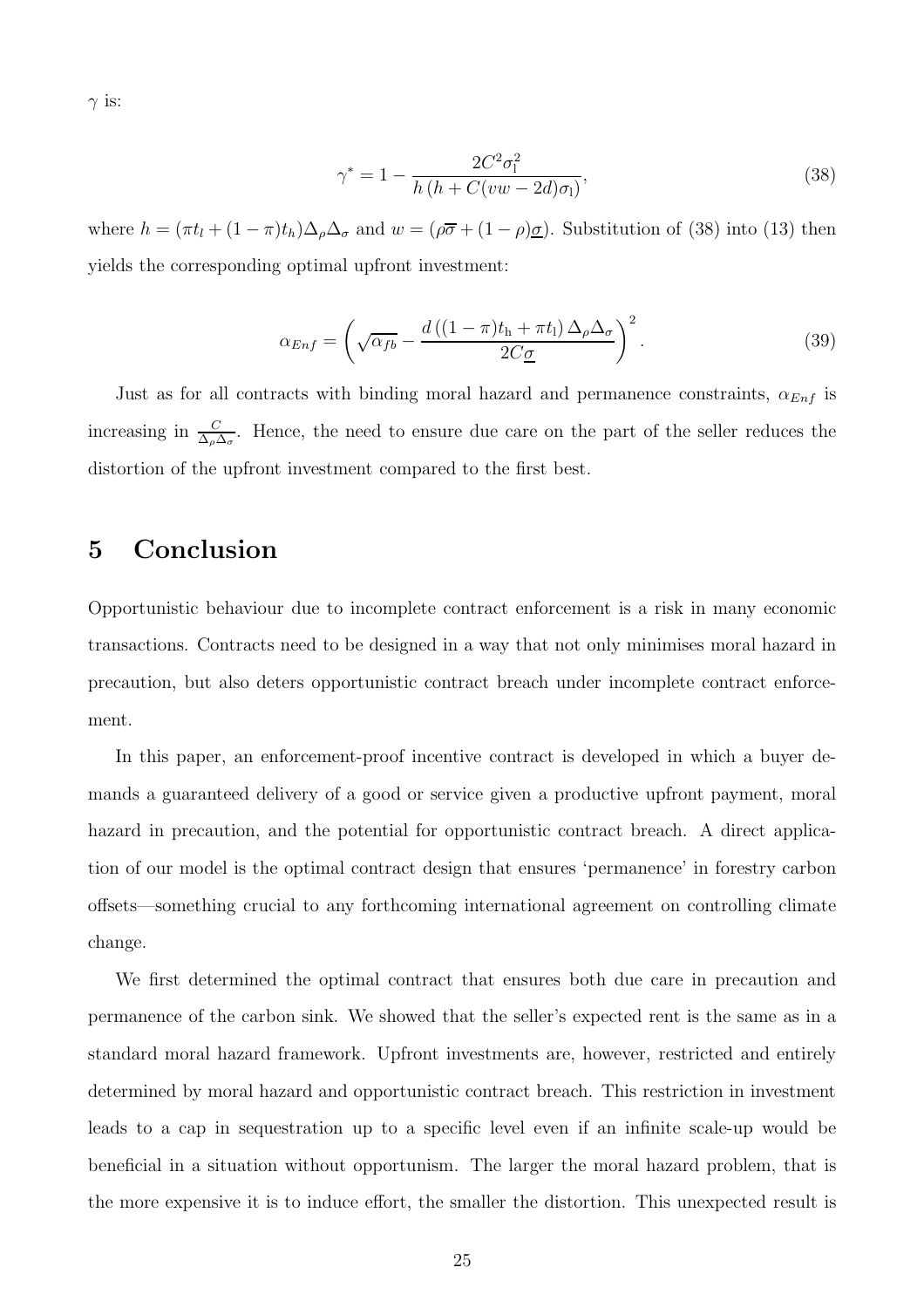due to the fact that by increasing the upfront payment, the buyer also increases the seller's payoff at the end of the contract.

Our framework provides an argument in favour of indexing the contracted per unit payment with respect to parameters that might determine the value of the seller's outside option, like agricultural prices. Pegging the contract price increases the upfront investment, as deterrence from unlawful disappropriation is less costly to the buyer. Of course, the relative usefulness of this policy recommendation depends on the observability of the seller's outside option. More explicit modelling of indexing through the dynamic extension of our simple contracting problem to two periods would enable an analysis of the optimal contract to manage changes in opportunity costs *ex post*. We also showed that an integrated relationship, where the buyer implements the project by himself, is always preferable under the current liability regime. The reason for this is that incentives to deter opportunistic contract breach lead to a downward distortion of the upfront investment ceded to the seller. Interestingly, this distortion is reduced with increasing costs to induce precaution effort. Finally, we compared contract incentives under buyer liability, to those under alternative liability regimes. Where neither buyer nor seller is assigned liability for replacing invalidated certificates, the upfront investment is likely to be larger than under buyer liability. Note, however, that under these circumstances the carbon sink will be reversed if a higher state of opportunity costs is realised. By contrast, under a system of seller liability, the carbon sink will persist and the upfront investment corresponds to the first best. Hence, under the assumptions made here, seller liability is likely to be the most efficient system of all.

Introducing a regime of seller liability would require the existence of potential sanction for seller countries, which does not exist under the current international climate policy regime. This has to be resolved if forest carbon, for example, in the form of Reducing Emissions from Deforestation and Degradation (REDD), is to be adopted on a wide scale in a post-2012 international climate regime (UNFCCC, 2007). A post-2012 framework could incorporate the sharing of liability between buyer and seller countries, for example, through the establishment of emissions reductions targets in current non-Annex 1 countries (Eliasch, 2008). If this is not possible then buyer liability is certainly preferable to a liability-free system. Our general discussion of different liability systems suggests wider application to contracts other than carbon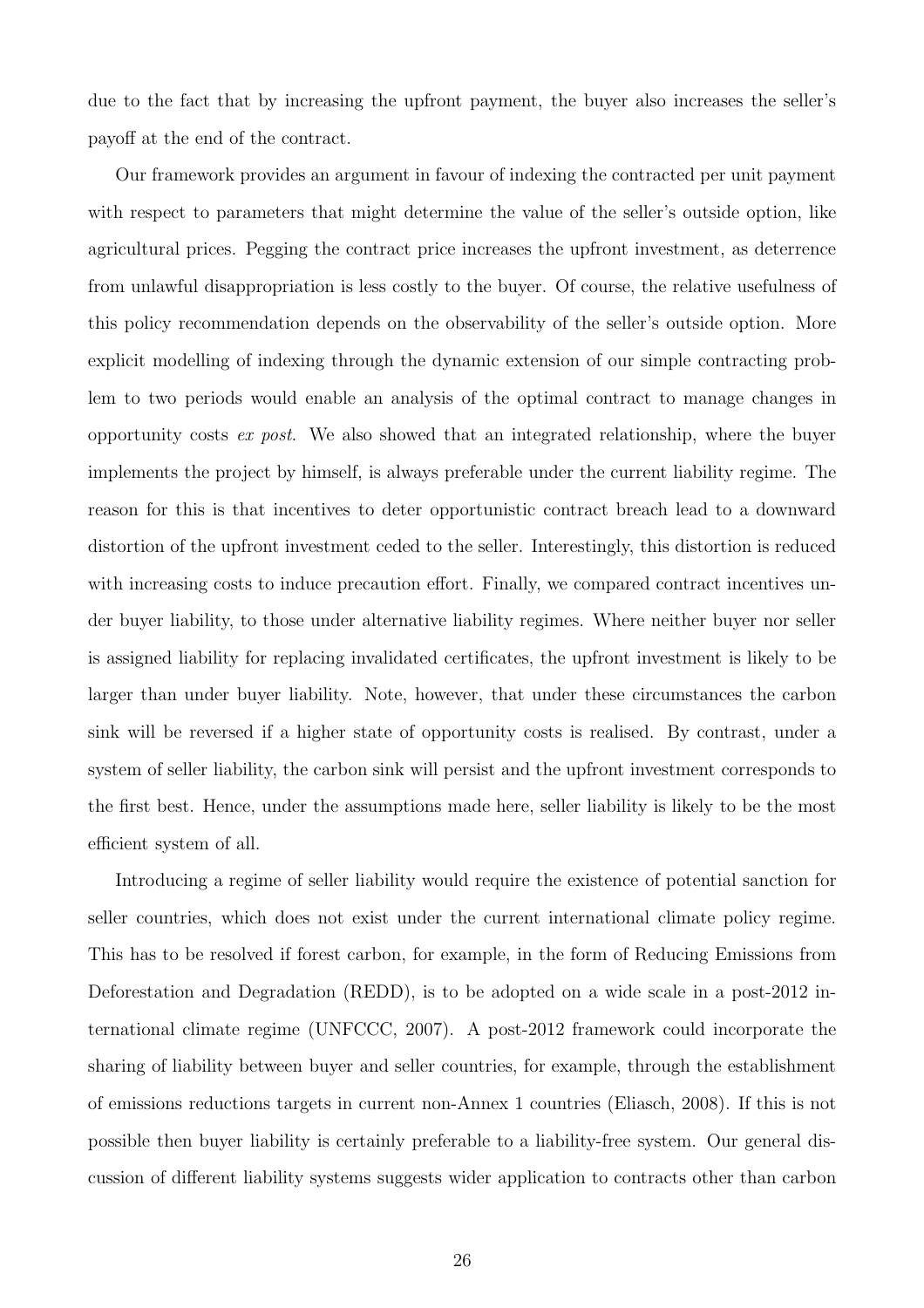sequestration.

## Acknowledgements

For useful comments, the authors would like to thank Jean-Marc Bourgeon and Brian Roe, along with participants at the International Association of Research Universities (IARU) Climate Change Congress (Copenhagen, March 2009) and European Association of Environmental and Resource Economists (EAERE) Annual Conference (Amsterdam, June 2009). The usual disclaimer applies.

## References

Andersen, L.E., Granger, C. W. J., Reis, E., Weinhold, D., and Wunder, S. (2002) *The Dynamics of Deforestation and Economic Growth in the Brazilian Amazon*, Cambridge University Press.

Atkeson, A. (1991) International lending with moral hazard and risk of repudiation, *Econometrica*, 59, 1069-89.

Basu, K. (1992) Limited liability and the existence of share tenancy, *Journal of Development Economics*, 38, 203-20.

Baumert, K., Herzog, T., and Pershing, J. (2005) *Navigating the Numbers: Greenhouse Gas Data and International Climate Policy*, World Resources Institute (WRI), Washington DC.

Bayon, R., Hawn, A., and Hamilton, K. (2007) *Voluntary Carbon Markets: An International Business Guide to What They Are and How They Work*, Earthscan, London.

Benitez, P. C., Kuosmanen, T., Olschewski, R., and Cornelis van Kooten, G. (2006) Conservation payments under risk: A stochastic dominance approach, *American Journal of Agricultural Economics*, 88, 1-15.

Bolton, P., and Dewatripont, M. (2005) *Contract Theory*, Massachusetts Institute of Technology Press.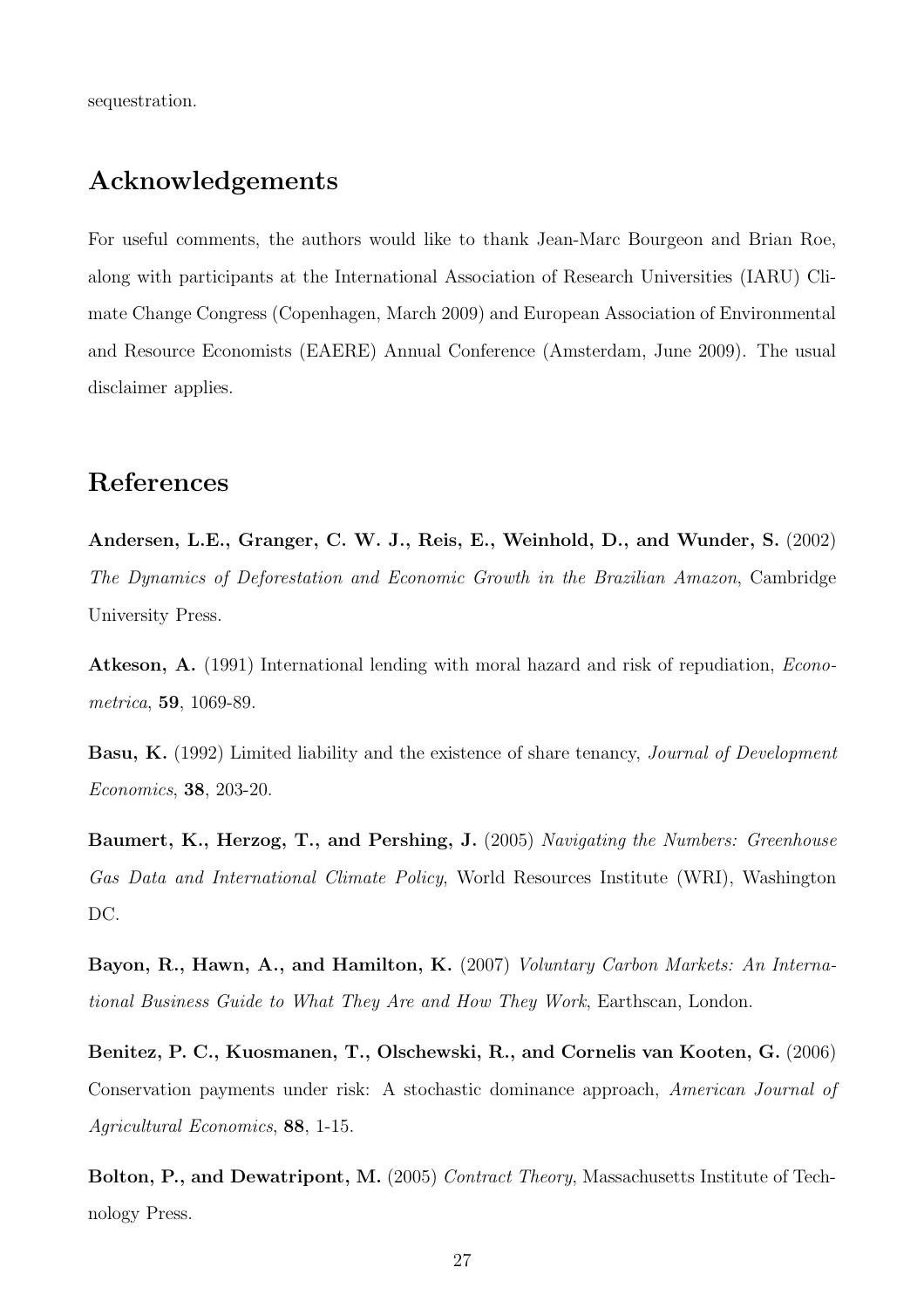Capoor, K. and Ambrosi, P. (2008) *States and Trends of the Carbon Market 2007*, World Bank, Washington DC.

Capoor, K. and Ambrosi, P. (2009) *State and Trends of the Carbon Market 2008,* World Bank, Washington DC.

Chomitz, K. M., Buys, P., De Luca, G., Thomas, T. S., and Wertz-Kanounnikoff, S. (2006) *At Loggerheads? Agricultural Expansion, Poverty Reduction and Environment in the Tropical Forests*, World Bank Policy Research Report, Development Research Group, World Bank, Washington DC.

de Janvry, A., and Sadoulet, E. (2007) Optimal share contracts with moral hazard on effort and in output reporting: managing the double Laffer curve effect, *Oxford Economic Papers* 59, 253-74.

Dutschke, M. (2002) Fractions of permanence - squaring the cycle of sink carbon accounting, *Mitigation and Adaptation Strategies for Global Change*, 7, 381-402.

Dutschke, M. and Angelsen, A. (2008) How do we ensure permanence and assign liability? in A. Angelsen (ed.), *Moving Ahead with REDD: Issues, Options and Implications*, Center for International Forestry Research (CIFOR), Bogor, Indonesia, 77-86.

Eliasch, J. (2008) *Climate Change: Financing Global Forests*, Earthscan, London.

Engel, S., Pagiola, S., and Wunder, S. (2008) Designing payments for environmental services in theory and practice – an overview of the issues, *Ecological Economics*, 65, 663–74.

Eswaran, M. and Kotwal, A. (1985) A theory of contractual structure in agriculture, *American Economic Review*, 75, 352-67.

Feder, G. and Feeny, D. (1991) Land tenure and property rights: theory and implications for development policy, *The World Bank Economic Review*, 5, 135-53.

Ghatak, M. and Pandey, P. (2000) Contract choice in agriculture with joint moral hazard in effort and risk, *Journal of Development Economics*, 63, 303-26.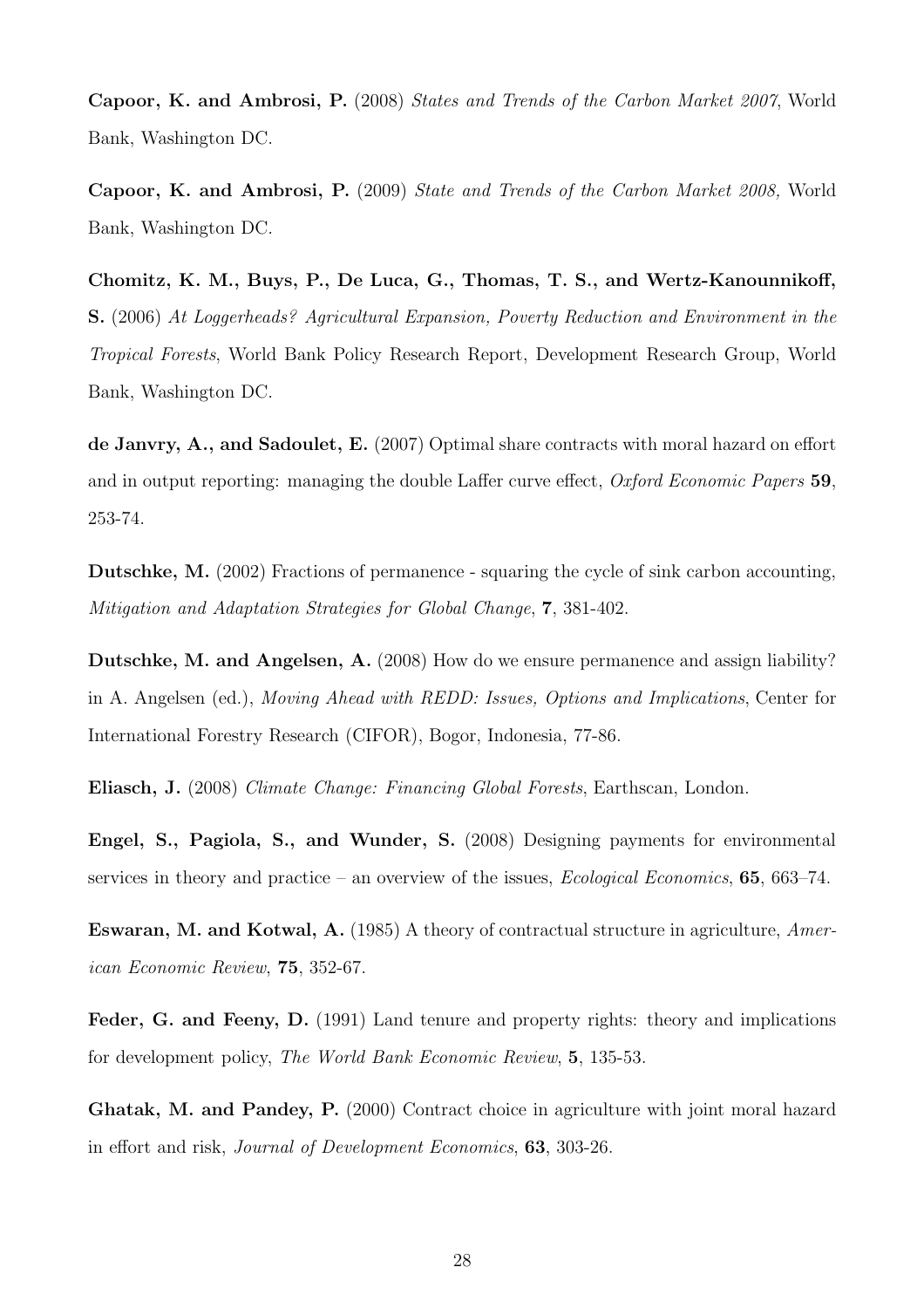Groom, B., Grosjean, P., Kontoleon, A., Swanson, T., and Zhang, S. (2010) Relaxing rural constraints: a 'win-win' policy for poverty and environment in China? *Oxford Economic Papers* 62, 132-56.

Hatzis, A. N. (2003) Having the cake and eating it too: efficient penalty clauses in common and civil contract law, *International Review of Law and Economics*, 22, 381-406.

Harris, N. L., Petrova, S., and Brown, S. (2009) A scalable approach for setting avoided deforestation baselines, in C. Palmer and S. Engel (eds.) *Avoided Deforestation: Prospects for Mitigating Climate Change*, Routledge, Oxford.

IISD (International Institute for Sustainable Development). (2001) Summary of the Seventh Conference of the Parties to the UNFCCC: October 29 - November 10 2001, *Earth Negotiation Bulletin*, 12, 189.

Jindal, R., Swallow, B., and Kerr, J. (2008) Forestry-based carbon sequestration projects in Africa: potential benefits and challenges, *National Resources Forum*, 32, 116-30.

Kim, M-B., McCarl, B., and Murray, B. (2008) Permanence discounting for land-based carbon sequestration, *Ecological Economics*, 64, 763-69.

Laffont, J-J. and Martimort, D. (2002) *The Theory of Incentives: The Principal-Agent Model*, Princeton University Press, Oxford.

Laffont, J-J. and N'Guessan, T. (2001) Group contracting and enforcement, *Journal of Institutional and Theoretical Economics*, 157, 487–98.

Lövbrand, E., Rindefjäll, T., and Nordqvist, J. (2009) Closing the legitimacy gap in global environmental governance? Lessons from the emerging CDM market, *Global Environmental Politics*, 9, 74-100.

McCauly, D. J. (2006) Selling out on nature, *Nature*, 443, 27-8.

Ohndorf, M. (2009) *Regulatory and Contractual Issues Within the Clean Development Mechanism of the Kyoto Protocol–An Economic Analysis*, PhD thesis, ETH Zurich, doi:10.3929/ethza-005915145.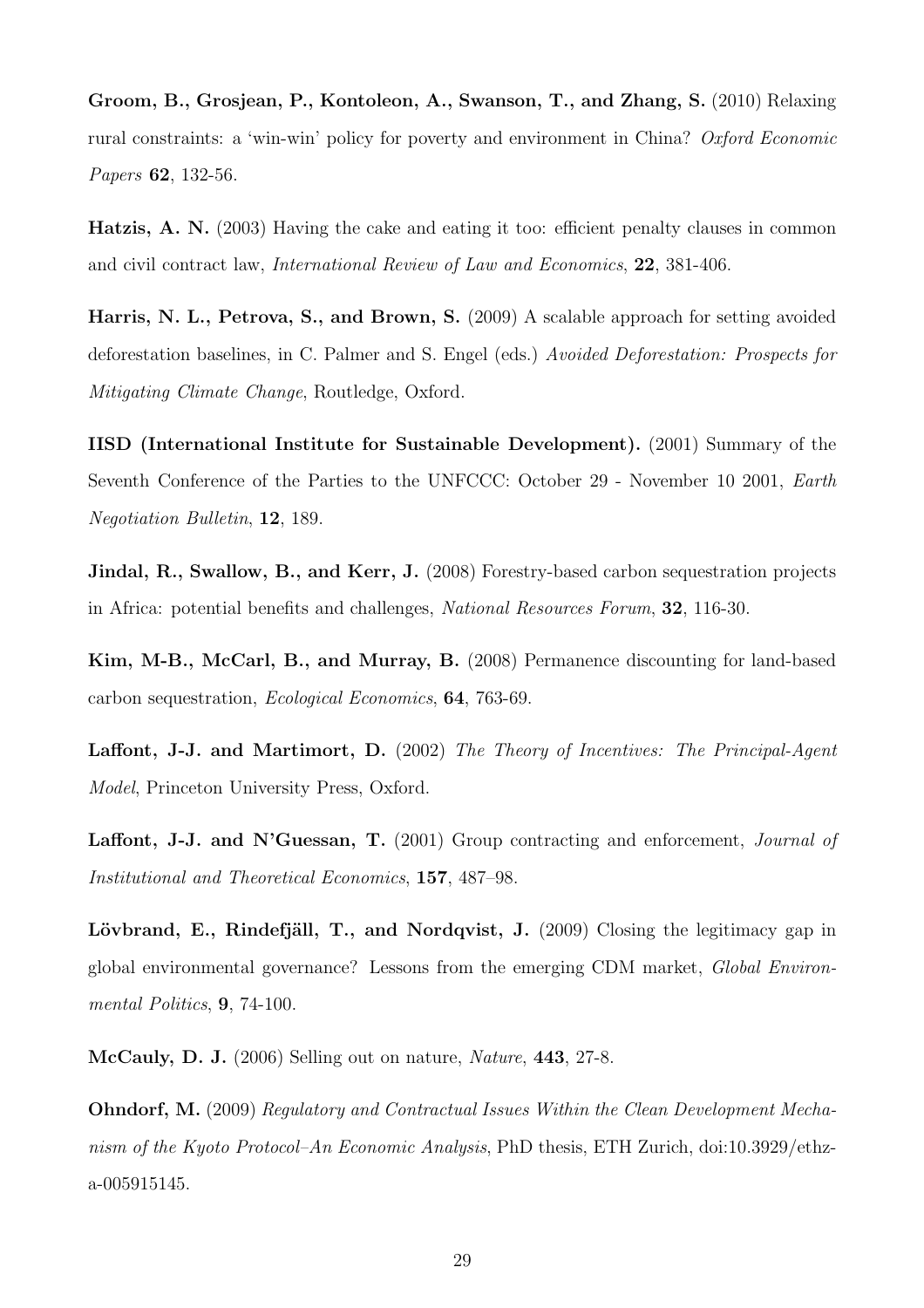Olsen, K. H. and Fenhann, J. (2008) Sustainable development benefits of clean development mechanism projects: A new methodology for sustainability assessment based on text analysis of the project design documents submitted for validation, *Energy Policy*, 36, 2819-30.

Ozanne, A., Hogan, T., and Colman, D. (2001) Moral hazard, risk aversion and compliance monitoring in agri-environmental policy, *European Review of Agricultural Economics*, 28, 329-47.

Palmer, C. and Engel S. (eds.) (2009) *Avoided Deforestation: Prospects for Mitigating Climate Change*, Routledge, Oxford.

Polinsky, A. M. (1983) Risk sharing through breach of contract remedies, *Journal of Legal Studies*, 12, 427-44.

Provencher, W. (1990) A new approach to increasing timber supply from the nonindustrial private forests of the South, *Land Economics*, 66, 102-6.

Rauch, J. E. (1999) Networks versus markets in international trade, *Journal of International Economics*, 48, 7-35.

Scurrah-Ehrhart, C. (2006) *Tanzania Inventory of Payments for Ecosystem Services*, Forest Trends, Washington DC.

Sedjo, R. A., and Marland, G. (2003) Inter-trading permanent emissions credits and rented temporary carbon emissions offsets: some issues and alternatives, *Climate Policy*, 3, 435-44.

Soares-Filho, B., Nepstad, D. C., Curran, L. M., Cerqueira, G. C., Garcia, R. A., Ramos, C. A. , Voll, E., McDonald, A., Lefebvre, P., and Schlesinger, P. (2006) Modelling conservation in the Amazon basin, *Nature*, 440, 520-23.

Stahl, D. O. (1989) Oligopolistic pricing with sequential consumer search, *American Economic Review*, 79, 700-12.

Stern, N. (2007) *The Economics of Climate Change: the Stern Review*, Cambridge University Press, Cambridge.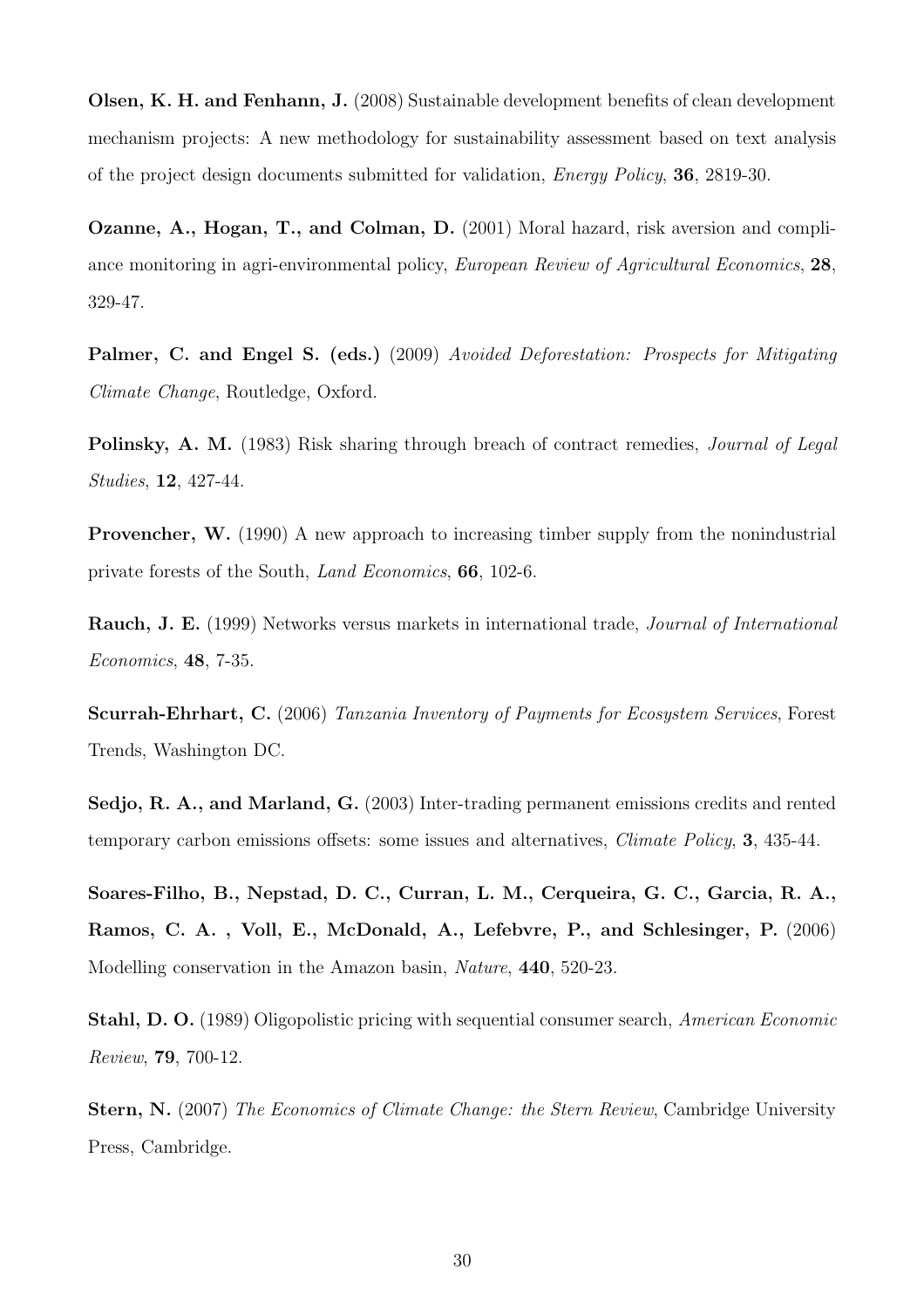Sunderlin, W. A., Larson, A., and Cronkleton, P. (2009) Forest tenure rights and REDD+: from inertia to policy solutions, in A. Angelsen, et al. (eds.), *Realising REDD+: National Strategy and Policy Options*, Centre for International Forestry Research (CIFOR), Bogor, Indonesia.

Swart, J. A. (2003) Will direct payments help biodiversity? *Science*, 299, 1981-82.

Thomas, J. and Worrall, T. (1994) Foreign direct investment and the risk of expropriation, *Review of Economic Studies*, 61, 81-108.

Watson, R.T., Noble, I.R., Bolin, B., Ravindranath, N.H., Verardo, D.J., and Dokken, D.J. (2000) *Land Use, Land-use Change, and Forestry: A Special Report of the Intergovernmental Panel on Climate Change*, Cambridge University Press.

UNEP (United Nations Environment Programme) (2004) *CDM Information and Guidebook*, UNEP Riso Centre on Energy, Climate and Sustainable Development, Riso National Laboratory, Denmark.

UNFCCC (United Nations Framework Convention on Climate Change) (2005) Report of the 11th Conference of the Parties serving as the meeting of the Parties to the Kyoto Protocol on its first session, held at Montreal from 28 November to 10 December 2005 - Addendum - Part Two: Action taken by the Conference of the Parties serving as the meeting of the Parties to the Kyoto Protocol at its first session.

UNFCCC (United Nations Framework Convention on Climate Change) (2007), Decision-/CP.13 Bali Action Plan, [Online] Available at: http://unfccc.int/files/meetings/cop\_13/application/pdf/cp\_bali\_action.pdf [accessed 15 June 2010].

von Thadden, E.-L. (1995) Long-term contracts, short-term investment and monitoring, *Review of Economic Studies*, 62, 557-75.

Vanderheiden, S. (2008) Climate change, environmental rights, and emission shares, in S. Vanderheiden (ed.) *Political Theory and Global Climate Change*, Massachusetts Institute of Technology Press.